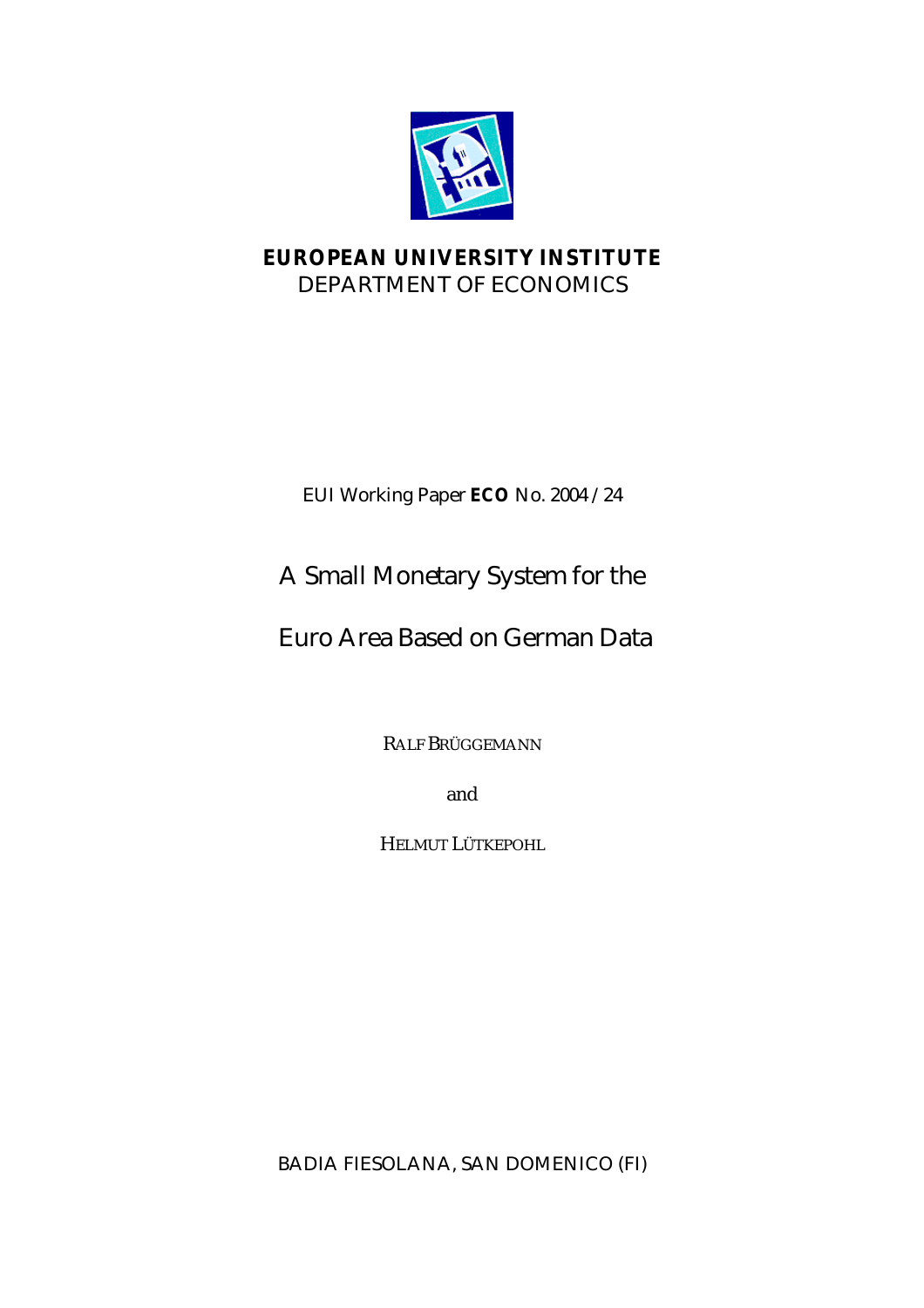All rights reserved. No part of this paper may be reproduced in any form Without permission of the author(s).

©2004 Ralf Brüggemann and Helmut Lütkepohl Published in Italy in September 2004 European University Institute Badia Fiesolana I-50016 San Domenico (FI) Italy

\*Revisions of this work can be found at: http://www.iue.it/Personal/Luetkepohl/.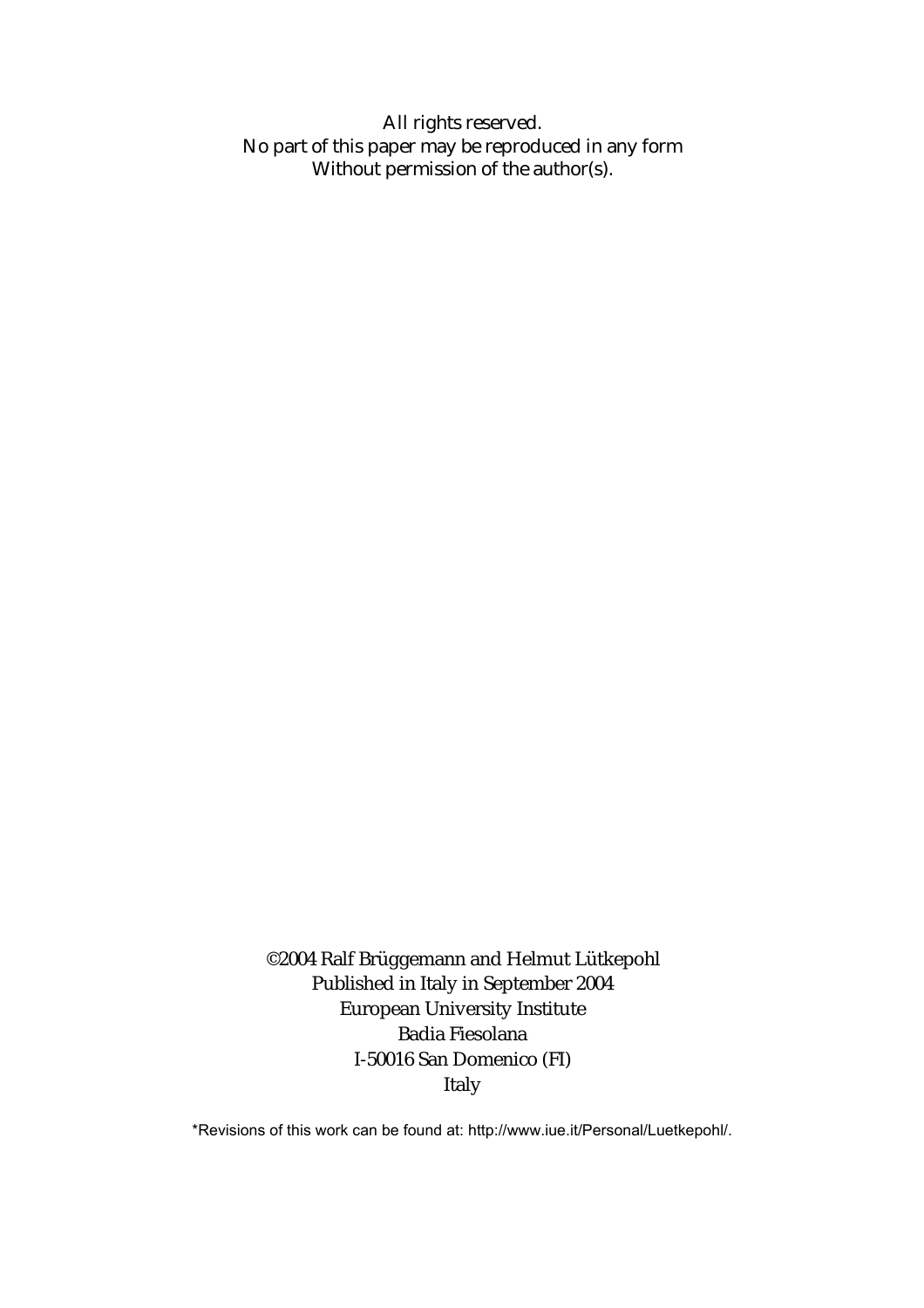# A Small Monetary System for the Euro Area Based on German Data $1$

by

Ralf Brüggemann

Institut für Statistik und Ökonometrie, Wirtschaftswissenschaftliche Fakultät, Humboldt-Universität, Spandauer Str. 1, D-10178 Berlin, GERMANY,

tel. +49-30-2093 5603, fax. +49-30-2093 5712, email: brueggem@wiwi.hu-berlin.de

and

Helmut Lütkepohl

Department of Economics, European University Institute, Via della Piazzuola 43, I-50133 Firenze, ITALY, tel. +39-055-4685 971, fax. +39-055-4685 902, email: helmut.luetkepohl@iue.it

#### Abstract

Previous euro area money demand studies have used aggregated national time series data from the countries participating in the European Monetary Union (EMU). However, aggregation may be problematic because macroeconomic convergence processes have taken place in the countries of interest. Therefore, in this study, quarterly German data until 1998 are combined with data from the euro area from 1999 until 2002 and these series are used for fitting a small vector error correction model for the monetary sector of the EMU. A stable long-run money demand relation is found for the full sample period. Moreover, impulse responses do not change much when the sample period is extended by the EMU period provided the break in the extended data series is captured by a simple dummy variable.

Keywords: Monetary policy, money demand, cointegration analysis JEL classification: C32

<sup>&</sup>lt;sup>1</sup>We are grateful to Katja Rietzler (DIW) for providing helpful information on the New Cronos database. Part of this research was carried out while the first author was visiting the European University Institute as a Jean Monnet Fellow.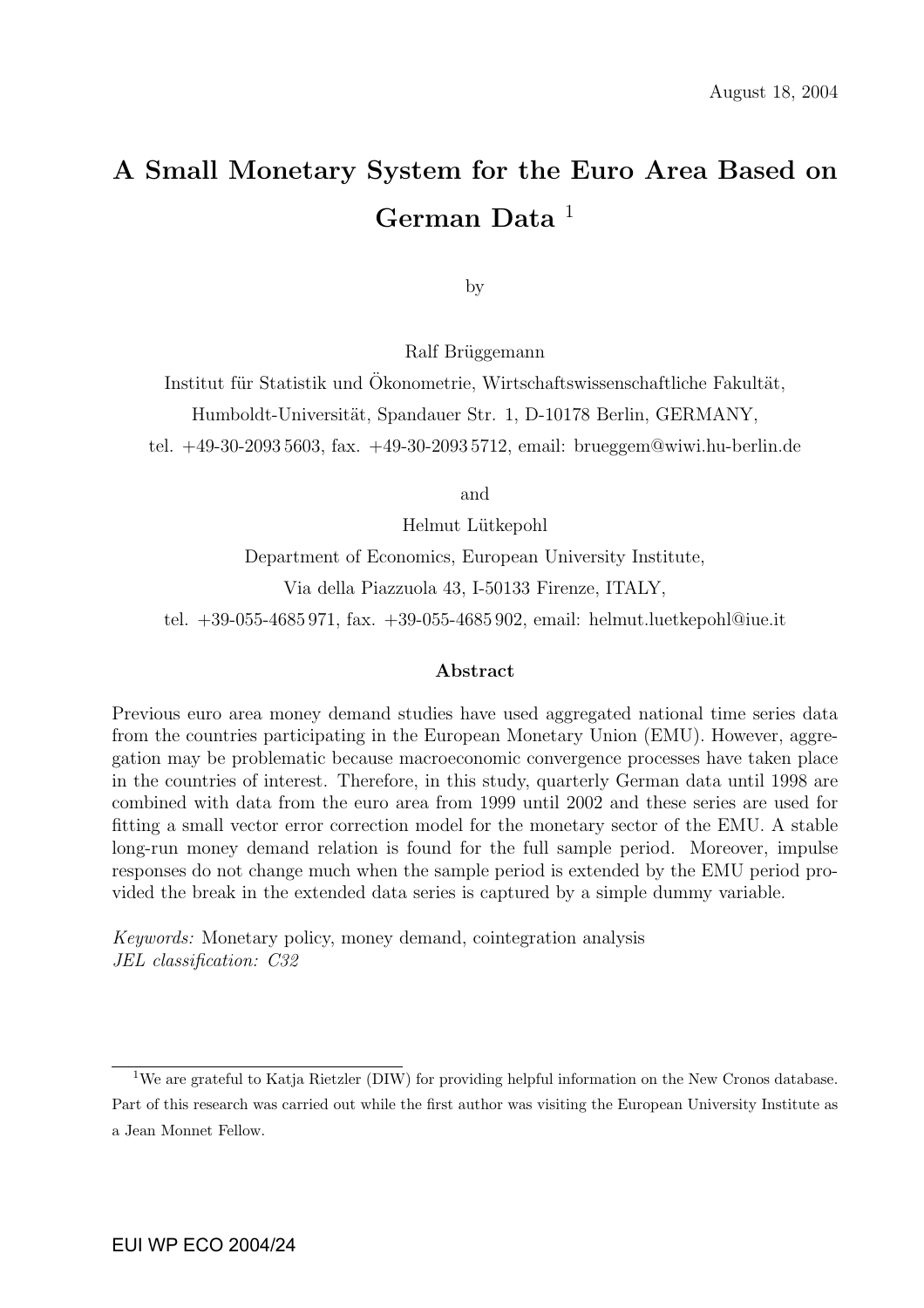## 1 Introduction

The European Central Bank (ECB) has announced to pursue a policy strategy which is based on two pillars. One of these is monetary targeting while the other one includes assessment of other economic variables and especially inflation indicators. Given the importance of a stable currency it is not surprising that a number of studies have been performed which analyze various aspects of the ECB policy and its foundations. For example, Golinelli & Pastorello (2002) survey a large number of articles on money demand relations for the euro area and Vlaar & Schubert (1999) and Brand & Cassola (2000) consider small multivariate dynamic models to study the transmission of monetary policy.

A major obstacle in these studies is the lack of long time series for the main variables of the euro area because the euro was introduced in 1999 only. Therefore previous studies partly or exclusively use data from the pre-euro period. Typical variables of interest in money demand studies or investigations of the monetary transmission mechanism are money stock variables such as M3, income data such as Gross Domestic Product (GDP), interest rates and price levels. The corresponding pre-euro time series have been constructed by aggregating data from the European Monetary Union (EMU) countries. There are different possible aggregation methods which all have their advantages and drawbacks. For example, an EMU GDP series may be constructed by adding up the GDP series for all the EMU countries. In that case it has to be decided how to convert the individual GDP series into euro denomination. One may, for instance, use current exchange rates prior to the introduction of the euro. Alternatively, fixed exchange rates from some base period may be used. Some authors also apply purchasing power parity rates or the official irrevocable euro conversion rates. The aggregation problem has been discussed, for example, by Fagan & Henry (1998), Beyer, Doornik & Hendry (2001) and Bruggeman, Donati & Warne (2003).

There is, however, another problem related to the aggregation of data from the pre-euro period. This problem arises from the Maastricht criteria<sup>2</sup> which the EMU participants had to satisfy prior to the introduction of the euro. Many countries did not satisfy some of these criteria when they were announced in 1996. In fact, in some countries the economic conditions were quite far away from the Maastricht criteria. Therefore major adjustment

<sup>&</sup>lt;sup>2</sup>The Maastricht criteria specify reference values for government deficit and debt, the inflation rate and the long term interest rates. For instance, the deficit criterion is met when the government deficit does not exceed 3% of GDP, while the debt criterion is met when gross government debt is not exceeding 60% of GDP.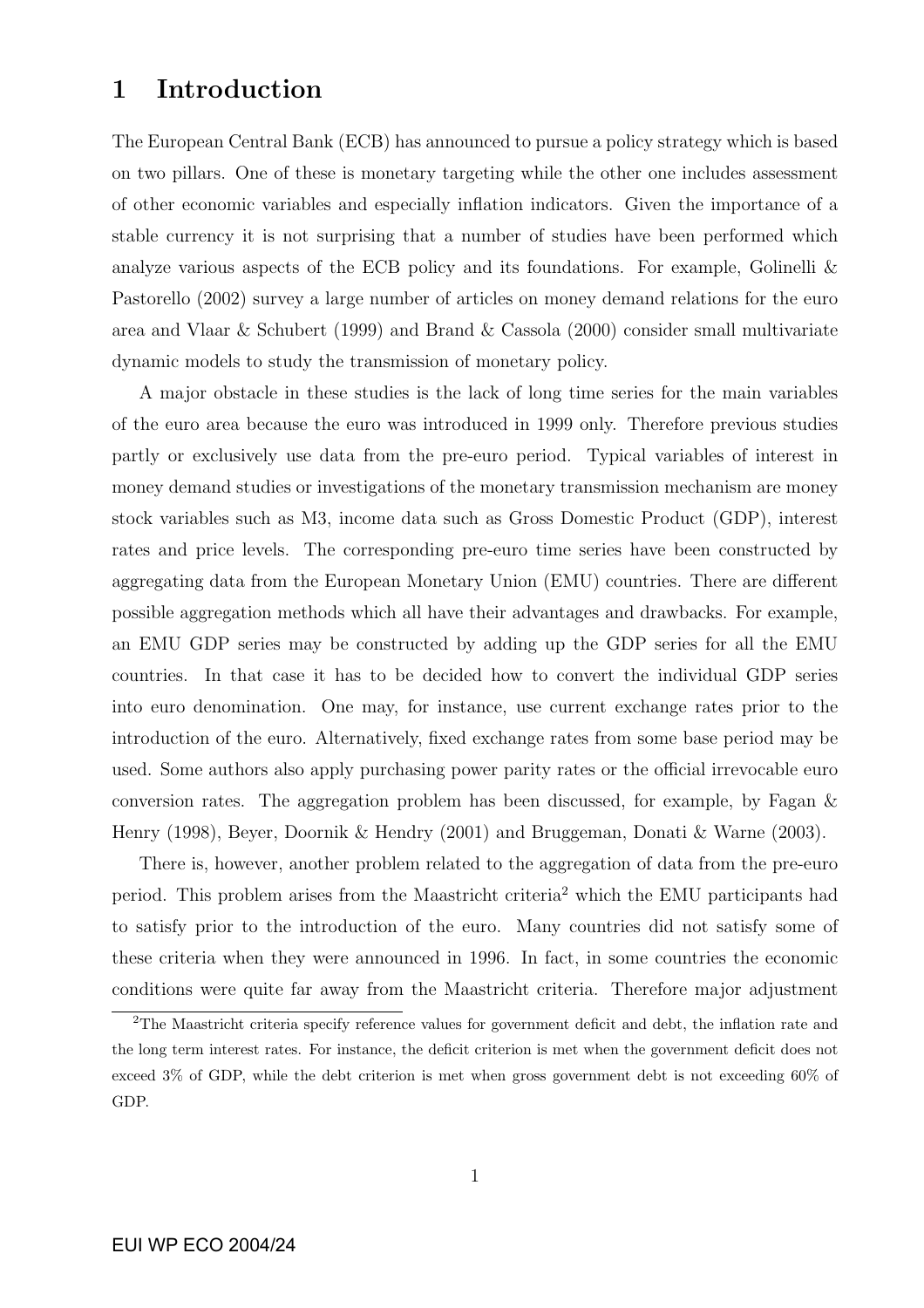processes were introduced by the governments and central banks. A substantial literature is available that analyzes the convergence process in Europe (see, e.g., Ko $\check{c}$ enda  $\&$  Papell (1997), Beine & Hecq (1998), Tsionas (2000) and Holmes (2002)). These adjustment and convergence processes are likely to be a further obstacle for the construction of time series data for the euro area in the pre-euro period. Clearly, if adjustment processes have resulted in major changes in the economic systems, structural change may be a problem for modelling data from both the pre-euro and the euro period. Also, it is not clear whether the stable models and relations found on the basis of such data do in fact reflect the current situation adequately or whether they describe a situation which is largely influenced by the convergence process. After all, in most of the studies the pre-euro period is considerably longer than the euro period and, hence, the pre-euro period has a dominating weight.

A problem may also arise from the fact that the euro area is likely to grow over the next years because a number of countries are candidates for joining the EMU. In that case, new historical data for the extended area have to be constructed which again may be of doubtful quality due to the current adjustment processes in the EMU candidate countries. Using such new aggregated data may also change the results found on the basis of the present EMU member states.

In this study we use a different approach by combining German data from the preeuro period with those from the EMU countries for the period starting in 1999. There are a number of arguments in favor of using German data until the end of 1998. First of all, Germany is in many respects the largest country in the EMU. Furthermore, Germany fulfilled some important criteria at least roughly at the time when the Maastricht treaty was established. For example, Germany had a long lasting record of relatively low inflation rates. Its public debt was 60.4% of GDP in 1996 and, hence, was low in comparison with countries like Italy and Spain, where the debt was 124% and 70.1% of GDP, respectively (see European Monetary Institute (1998)). Moreover, Germany's government deficit ratio was 3.4% in 1996 while that of Italy was 6.7% and that of Spain was 4.6%. Thus, in contrast to other large EMU countries, Germany was close to satisfying the debt criteria already at the time when the Maastricht criteria were announced. Moreover, the ECB monetary strategy is similar to the policy strategy of the Bundesbank (the German central bank) which has used a monetary targeting strategy for a long time. For these reasons it seems plausible to view Germany as a predecessor of the euro area. In Germany's monetary sector no substantial economic adjustments were necessary at the time when the euro was introduced.

The main question we will address in this study is whether combining the data in the way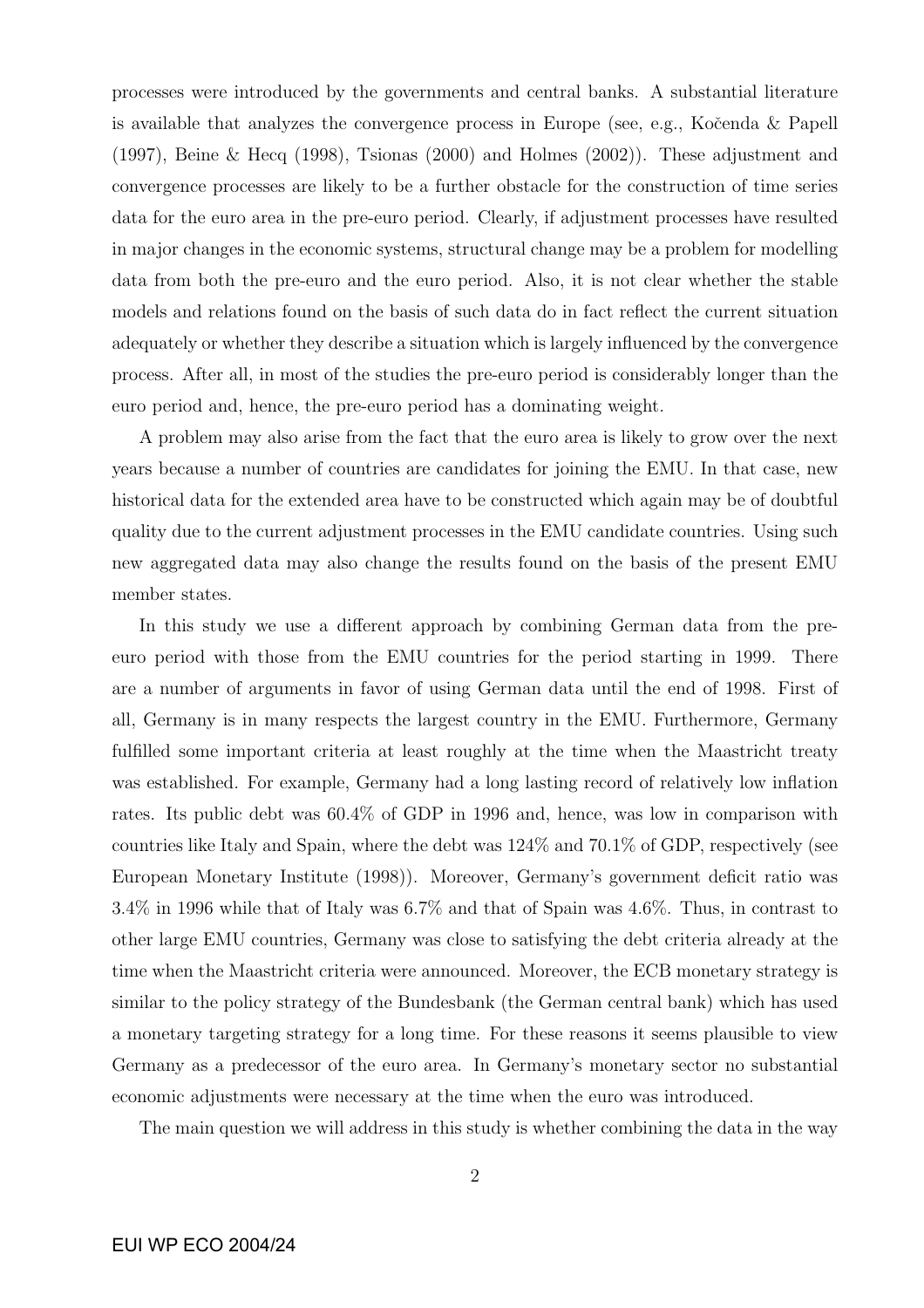described in the foregoing results in a simple model for the monetary sector which is time invariant throughout the sample period. For this purpose we will fit a small, textbook-type model which worked well for Germany in the pre-euro period and check if it also describes the combined German and EMU data well. We decided to focus on a small vector error correction model (VECM) in the present study because it captures different features of the data. For instance, it incorporates important long-run relations as well as the general dynamic structure of the relations between the variables. For our purpose, separating the long-run relation from the short-run dynamics has the advantage that it may be easier to see where structural changes may have occurred. In other words, we may be able to determine whether structural changes have occurred in all parts of the relations, in the long-run relations only or just in the short-run adjustment processes, if changes occured at all.

We analyze small VECMs similar to one constructed by Lütkepohl (2004) for the money stock M3, GDP and a long-term interest rate. Thus, the analysis is centered around a possible textbook-type money demand relation where the demand for money depends on the transactions volume measured by GDP and an opportunity cost variable. In contrast to other studies, we use seasonally unadjusted data because seasonal adjustment procedures are particulary problematic for series with structural shifts. We analyze data for the period 1975-2002 but will also consider subperiods to investigate possible changes in the estimated parameters and impulse response functions. We find some changes in the dynamic structure of the data. On the other hand, we also find a stable long-run money demand relation and similar impulse responses for the period before and after the introduction of the Euro.

The remainder of the paper is structured as follows. The data used is described in Section 2. In Section 3, we introduce the modeling framework and present the main results from our empirical cointegration analysis which also includes detailed stability and other diagnostic checks. We end Section 3 with an impulse response analysis before conclusions are drawn in Section 4. A detailed data description and some supporting material for our analysis are given in the Appendix.

### 2 The Data

Naturally, euro area data are only available from 1999 onwards. While other studies have used artificial data obtained from some aggregation method applied to national euro area time series, we use a different strategy here. We combine German data from the pre-euro period with euro area time series from 1999 onwards. This strategy might be advantageous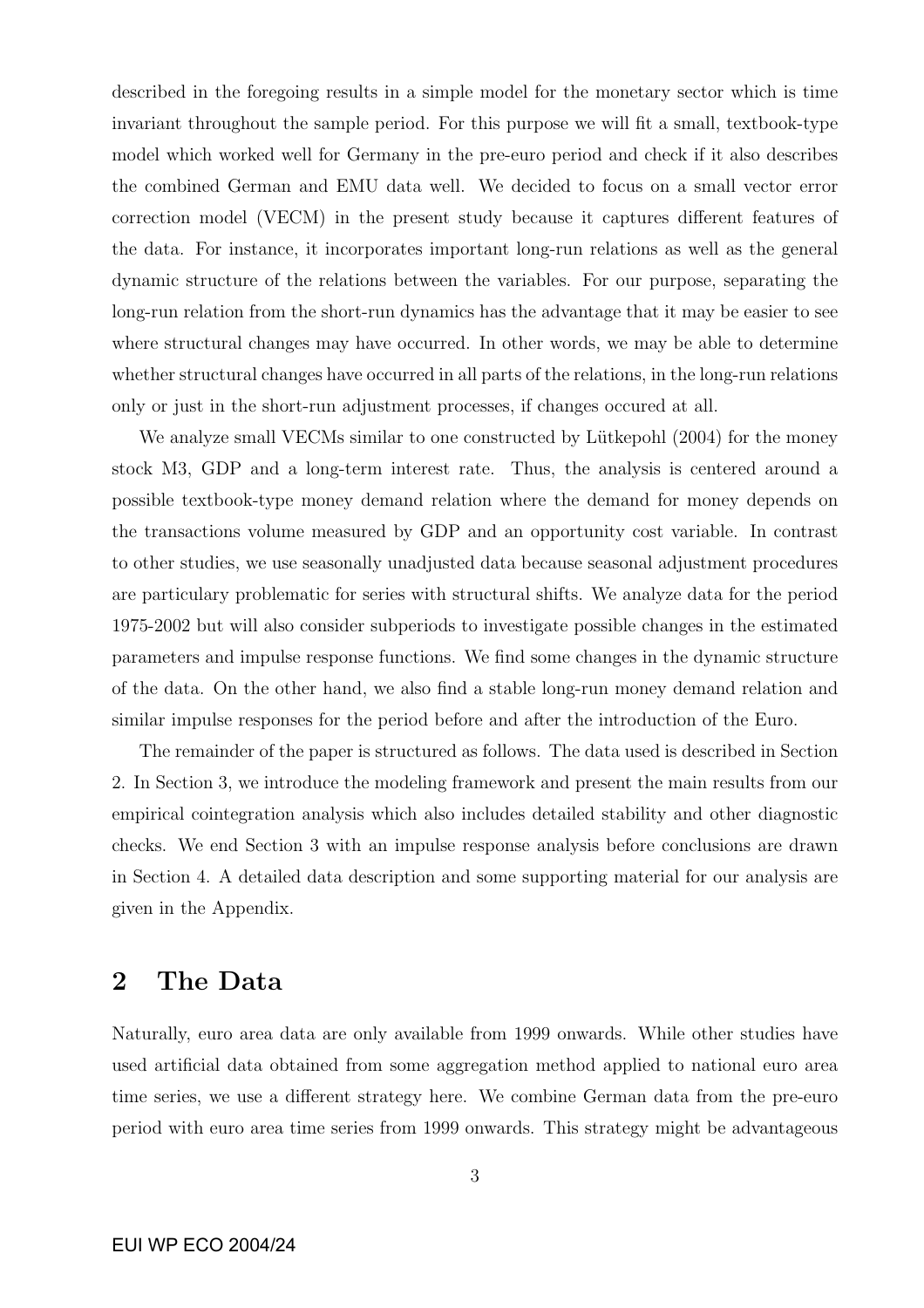in comparison with alternative approaches that use artificial euro area data prior to 1999 because it avoids the choice of an aggregation method and the somewhat peculiar concept of analyzing an artificial currency area. Clearly, our approach of avoiding the aggregation problem for the pre-euro period introduces major shifts in time series such as GDP and the money stock. This problem is similar to what happened at the time of German reunification in 1990. From that time onwards many German series refer to the unified Germany whereas data prior to the reunification often refer to West Germany only because reliable data for East Germany are not available. The shift in German data was successfully captured by dummy variables in some previous studies (see, e.g., Hubrich (1999), Lütkepohl & Wolters  $(2003)$ , Brüggemann  $(2003)$  and Lütkepohl  $(2004)$ ). Therefore we hope to take care of the shift in the series used in the present study in a similar way, although the shift has admittedly a different magnitude in the present case. Notice that in terms of population West Germany was roughly 80% of all of Germany at the time of the unification whereas the population of Germany was only about 27% of the population of all EMU countries in 1999 when the euro was introduced.<sup>3</sup>

We analyze a small system with three variables only: M3, GDP and a long-term interest rate.<sup>4</sup> Quarterly, seasonally unadjusted data for the period  $1975Q1 - 2002Q4$  is used. Here we only provide a brief description of the relevant time series. More details on the data sources and the construction of the variables used in our analysis can be found in Appendix A.1. The year 1975 is chosen as the sample beginning because it was the year where the German Bundesbank officially started its monetary targeting strategy. The end of the sample is determined by the data availability at the time when we started the study. Although the German monetary union took place in 1990Q3, the M3 series provided by the Bundesbank corresponds to West Germany until 1990Q1 and to the unified Germany afterwards (1990Q2 − 1998Q4). In contrast, the German real GDP series refers to West Germany until 1990Q2 and to the unified Germany afterwards (1990Q3 − 1998Q4). Both changes in the definitions have to be captured by dummy variables in our subsequent analysis. The original German figures have been converted to euros using the irrevocable euro conversion rate. The real M3 series is obtained from the nominal series by multiplying with the GDP deflator. Data on the euro area level corresponds to the area of the eleven euro area countries (EUR11)

<sup>3</sup>Source: Numbers based on Eurostat online database and the 'Statistisches Jahrbuch 2003' of the German Statistisches Bundesamt.

<sup>&</sup>lt;sup>4</sup>Lütkepohl (2004) uses GNP instead of GDP data for the German system. Seasonally unadjusted GNP data is not available on the European level, hence we have used GDP data for Germany and the euro area.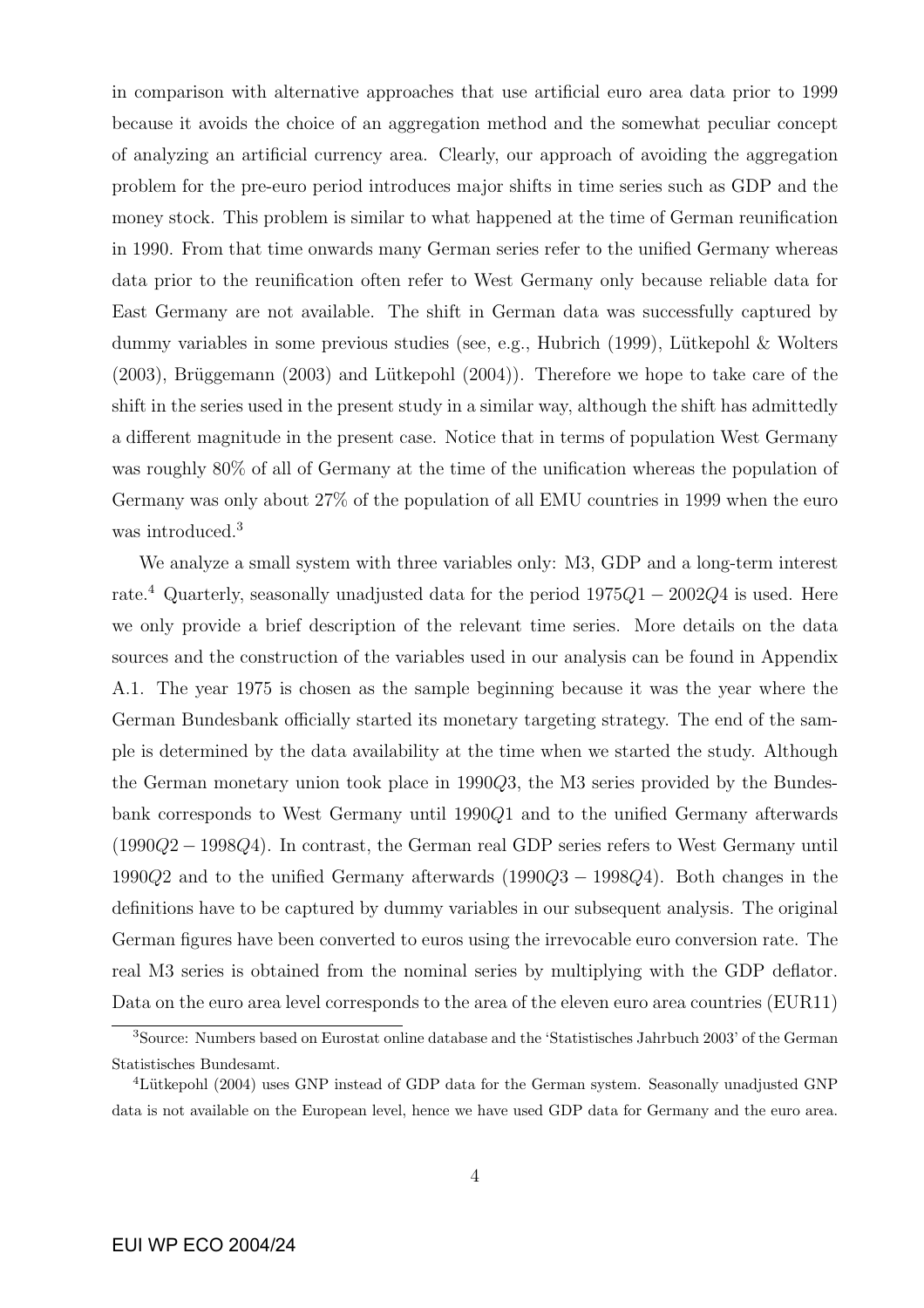

Figure 1: Graphs of time series used.

plus Greece for the period from 1999Q1−2000Q4 and to the twelve euro countries (EUR12) afterwards. Real GDP and M3 are obtained from ECB and Eurostat databases. Real M3 is again obtained by deflating with the GDP deflator. The long term interest rate is the average bond rate for Germany until the end of 1998 and a 5 year government bond rate afterwards. The three variables in our analysis are the logarithm (log) of real M3  $(m)$ , the log of the real GDP  $(gdp)$  and the long term interest rate R.

Time series plots of these three series are given in Figure 1. The German unification leads to a level shift in m and  $qdp$  in 1990. A similar level shift with larger magnitude is present at the beginning of 1999 when we use euro area data instead of German data. Given the modelling experience with the level shift due to German unification it might also be possible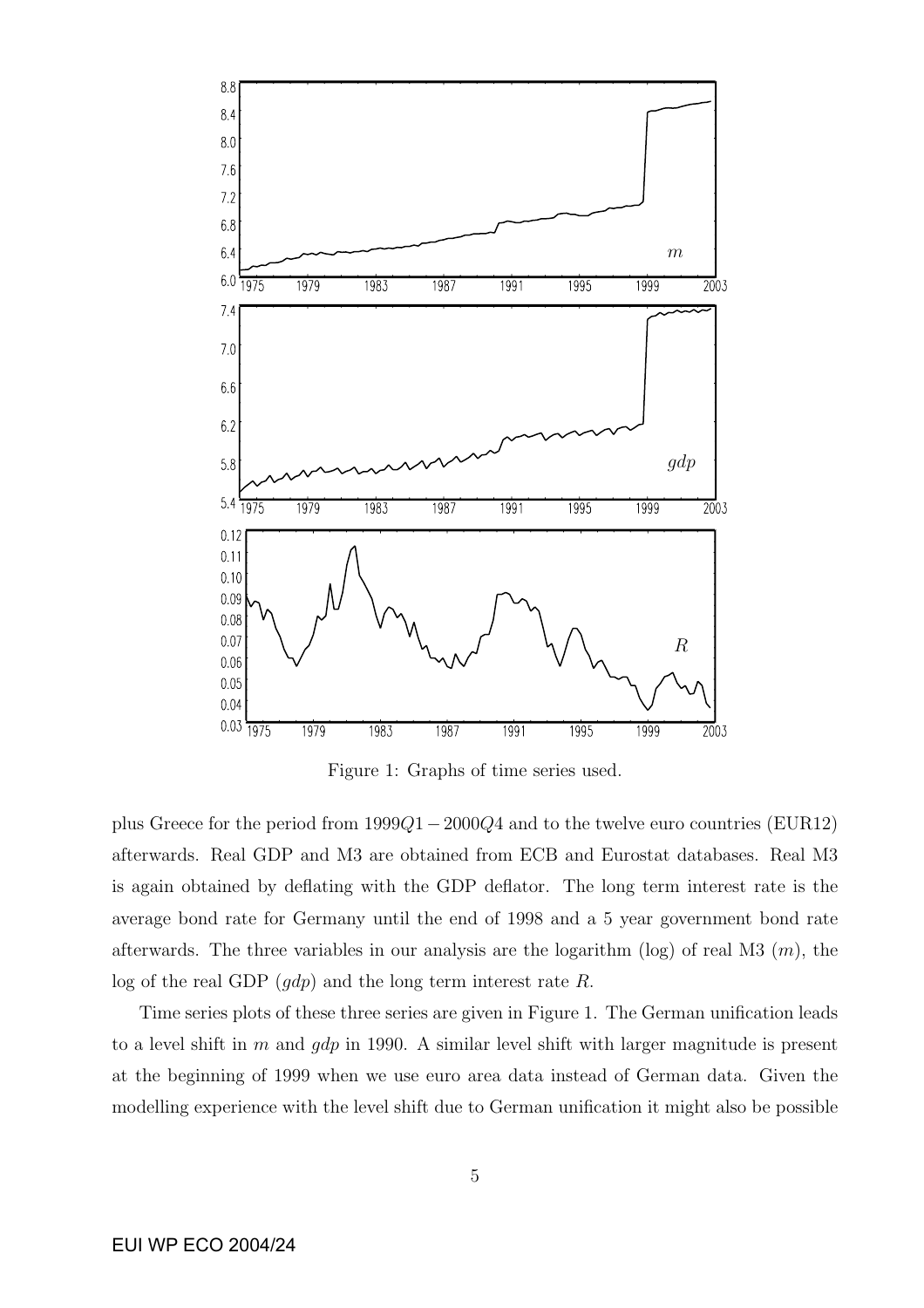to model the shift in 1999 using a small set of dummy variables. However, given that the data used are obtained from different statistical institutions and may also correspond to slightly different definitions it is likely that the dynamics of German and European time series are different. Notice also the different magnitude of seasonal fluctuations in the German and EMU GDP data. Consequently, it is well possible that the changes in the combined series cannot be captured by simple dummies. Visual inspection of the interest rate series does not reveal obvious breaks.

All series have a trending behavior and may have unit roots. The unit root properties have been analyzed taking into account the structural shifts in at least two of our series. We have applied unit root tests for different subperiods and give the results in Table A.1 in the Appendix. Overall the tests provide robust evidence for one unit root in each of the underlying series. We therefore proceed under the assumption that the underlying series are integrated of order 1, denoted as I(1).

## 3 Empirical Analysis

Given that our series are well described as  $I(1)$  series, we consider a multivariate model which allows explicitly for cointegration. More precisely, the general model used in our analysis is a VECM of the form

$$
\Delta y_t = \alpha \beta' y_{t-1} + \Gamma_1 \Delta y_{t-1} + \dots + \Gamma_{p-1} \Delta y_{t-p+1} + C d_t + u_t, \tag{1}
$$

where  $y_t$  is the K-dimensional vector of observable time series variables,  $\Delta$  denotes the differencing operator such that, e.g.,  $\Delta y_t = y_t - y_{t-1}$ ,  $d_t$  contains the deterministic variables and  $u_t$  is a white noise error process with zero mean and time invariant, positive definite covariance  $\Sigma_u$ . The quantities  $\alpha$ ,  $\beta$ ,  $\Gamma_i$   $(i = 1, \ldots, p-1)$  and C are parameter matrices. The matrices  $\alpha$  and  $\beta$  are both  $(K \times r)$ , where r is the cointegrating rank and all other matrices have suitable dimensions. We have also experimented with deterministic terms in the cointegrating relations. They were not maintained in our final models, however. Therefore the model (1) is general enough for our purposes.

In our case,  $y_t = (m_t, gdp_t, R_t)'$  is three-dimensional and the deterministic term possibly includes a linear trend, a constant, seasonal dummy variables as well as shift and impulse dummies. We use the notation  $IyyQq$  and  $SyyQq$  for impulse and shift dummies, respectively. Here  $yy$  stands for the year and  $q$  signifies the quarter in which the dummy variable assumes a value of 1. For example, I90Q2 denotes an impulse dummy which has the value 1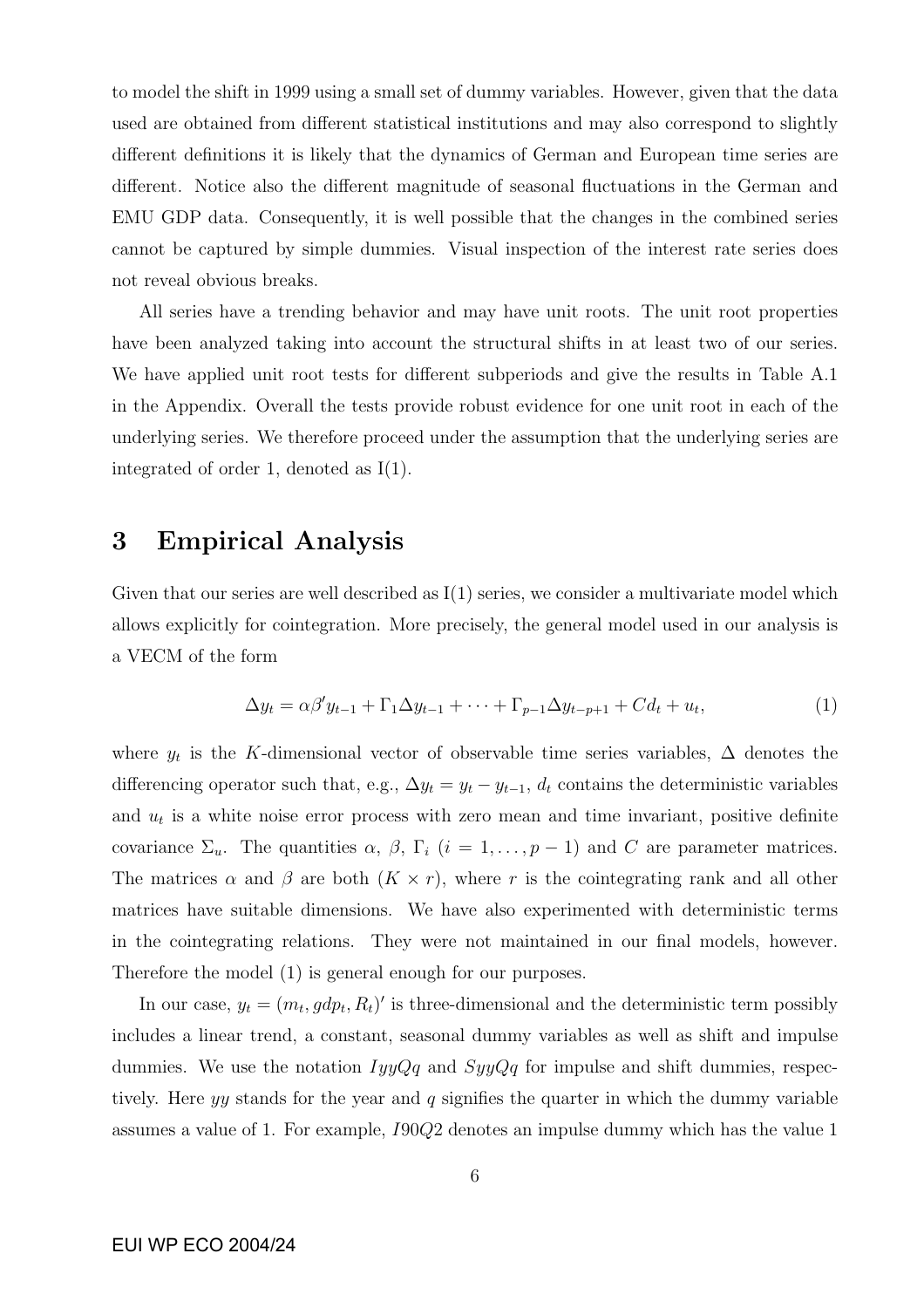in the second quarter of 1990 and is zero elsewhere. Similarly, S99Q1 denotes a shift dummy variable which is zero until the last quarter of 1998 and has the value 1 from the first quarter of 1999 onward.

An important decision in setting up a VECM as in (1) concerns the number of cointegrating relations r. We will therefore investigate the cointegrating rank of our system next.

#### 3.1 Cointegrating Rank Tests

We have first analyzed the cointegrating rank of the three variables using the tests proposed by Saikkonen & Lütkepohl  $(2000)$  which allow for level shifts in the data. Detailed results are given in Table A.2 in the Appendix. In addition to the full sample period we have also performed tests for various subperiods. Two of the subperiods use German data only and range from  $1975Q1 - 1998Q4$  and from  $1984Q1 - 1998Q4$ . The longer one of these two subperiods covers the full range of German data in our sample. In previous studies it was found, however, that there may have been some structural change in the German monetary system in 1983 (see, e.g., Juselius (1998)). Therefore we also use a reduced sample of German data that starts in 1984. It is then, of course, plausible to combine also the reduced sample with the EMU data for 1999-2002 which results in a sample period  $1984Q1 - 2002Q4$ . To account for the shifts in the series we include an impulse dummy I90Q2 and a shift dummy S90Q3 in all models. The impulse dummy takes care of the fact that the shift in the money variables occurs already in the second quarter of 1990 while the income variable shifts only in 1990Q3. For all sample periods covering EMU data, we also include a shift dummy S99Q1. Notice also that, in accordance with the lag order, the first observations of each sample are used as lagged right-hand side variables only. Thus, the actual sample size is even smaller and depends on the lag order used.

Using the different sample periods, alternative lag lengths and specifications of the deterministic trend terms, there is some evidence for one cointegration relation. If a linear trend is included in unrestricted form, rank 0 is in most cases not rejected. However, if the cointegration relation represents a money demand relation, one would not expect a trend in the cointegration relation because the money and income variables, that is, the variables with a possible deterministic linear trend, should not be driven apart by a linear trend. In other words, a specification with a trend orthogonal to the cointegrating relations may be more plausible here. Using this specification, the evidence for cointegrating rank 1 is quite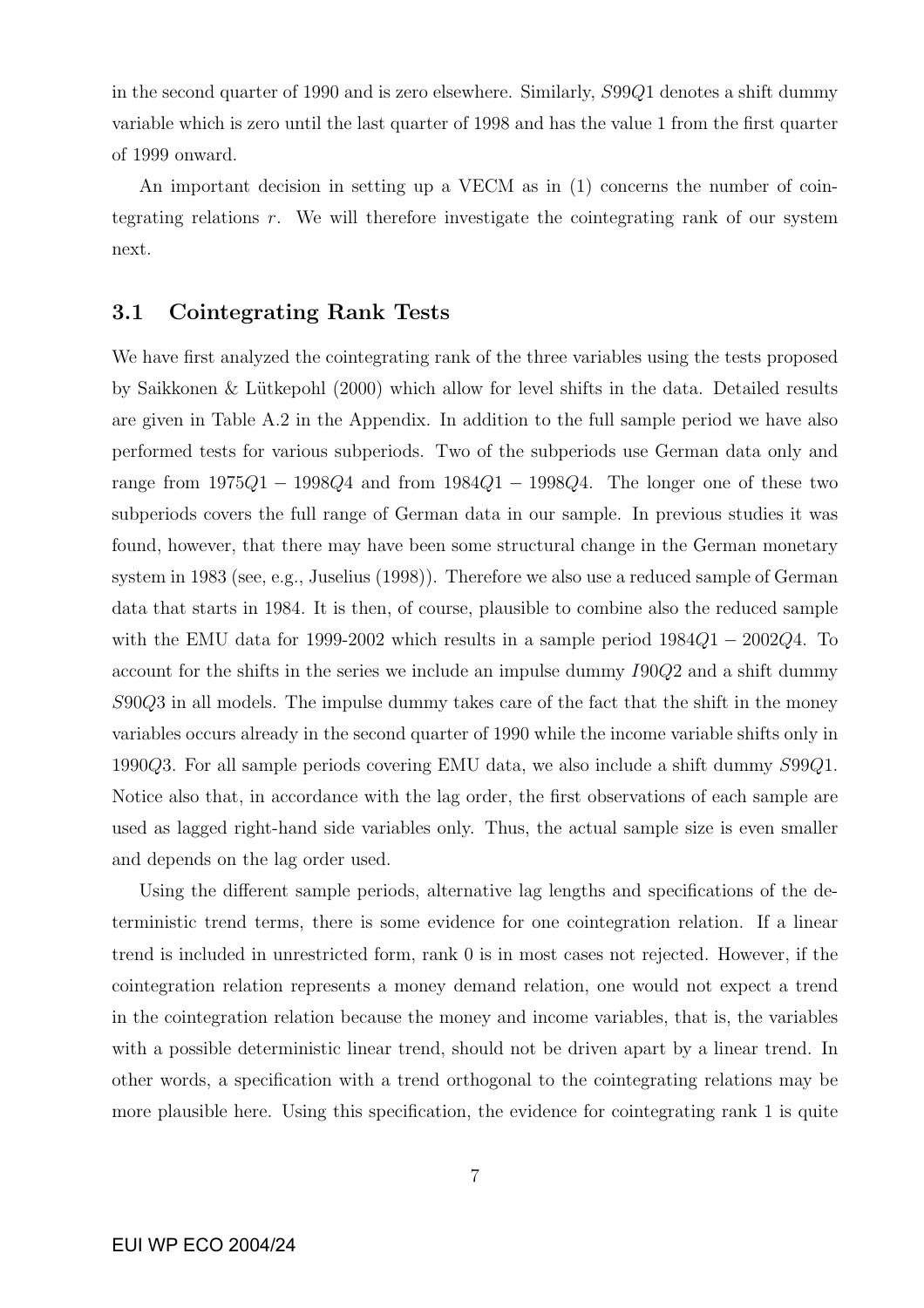clear. Only for the sample period  $1984Q1-2002Q4$  rank  $r = 0$  cannot be rejected at the  $10\%$ level. This may be due to insufficient power of the tests, given that the sample is relatively small and shifts in the series have to be accounted for. It must be emphasized that little is known about the properties of cointegration tests in models with more than one level shift. Consequently, we interpret the results in Table A.2 as evidence for one long-run relation and in the following we consider only models with cointegrating rank  $r = 1$ . This choice is also fully in line with results in Lütkepohl (2004) based on a similar data set for Germany only.

#### 3.2 The Empirical Models

We have estimated VECMs with cointegrating rank  $r = 1$  and different lag orders. An intercept and seasonal dummies are included as deterministic terms in all models. A separate trend term in the cointegration relation turned out to be unnecessary for describing our data and, as we have noted earlier, it is also implausible in a money demand relation. Therefore it is not included. Also the shift dummy variables were not needed in the cointegration relation and hence we included them only in differenced form. More precisely, we include impulse dummies I90Q2 and I90Q3 (=  $\Delta S$ 90Q3) to account for the German unification whenever data from 1990 are included in the sample. Moreover,  $I99Q1$  (=  $\Delta S99Q1$ ) is included in all models for data which include the EMU period. Because of the possible change in the seasonal pattern of the EMU data we have also included an extra set of seasonal dummy variables for the EMU period.

For each considered sample period we have estimated the optimal lag order of the VECM using information criteria. Based on model diagnostics and, in particular, tests for residual autocorrelation we found that the lag lengths suggested by information criteria (2 or 0) were not sufficient for a congruent statistical model. Hence, we increased the lag order to 4. A range of diagnostic tests for some of the models we have tried are shown in Table A.3 in the Appendix. In particular, we tested for residual autocorrelation, nonnormality and ARCH<sup>5</sup> and present p-values for models estimated by Johansen's reduced rank ML procedure (Johansen (1995)) in the table. For the two sample periods starting in 1975Q1 the  $p$ -values in Table A.3 do not signal any severe model deficiencies although there may be some ARCH in the residuals of the model for the sample that ends in 2002Q4. Because there may be some residual autocorrelation left in the order 2 models, we have also fitted order 4 models to the sample periods 1984Q1−1998Q4 and 1984Q1−2002Q4. It turns out,

 $5$ All tests are described in more detail in Lütkepohl  $(2004)$ .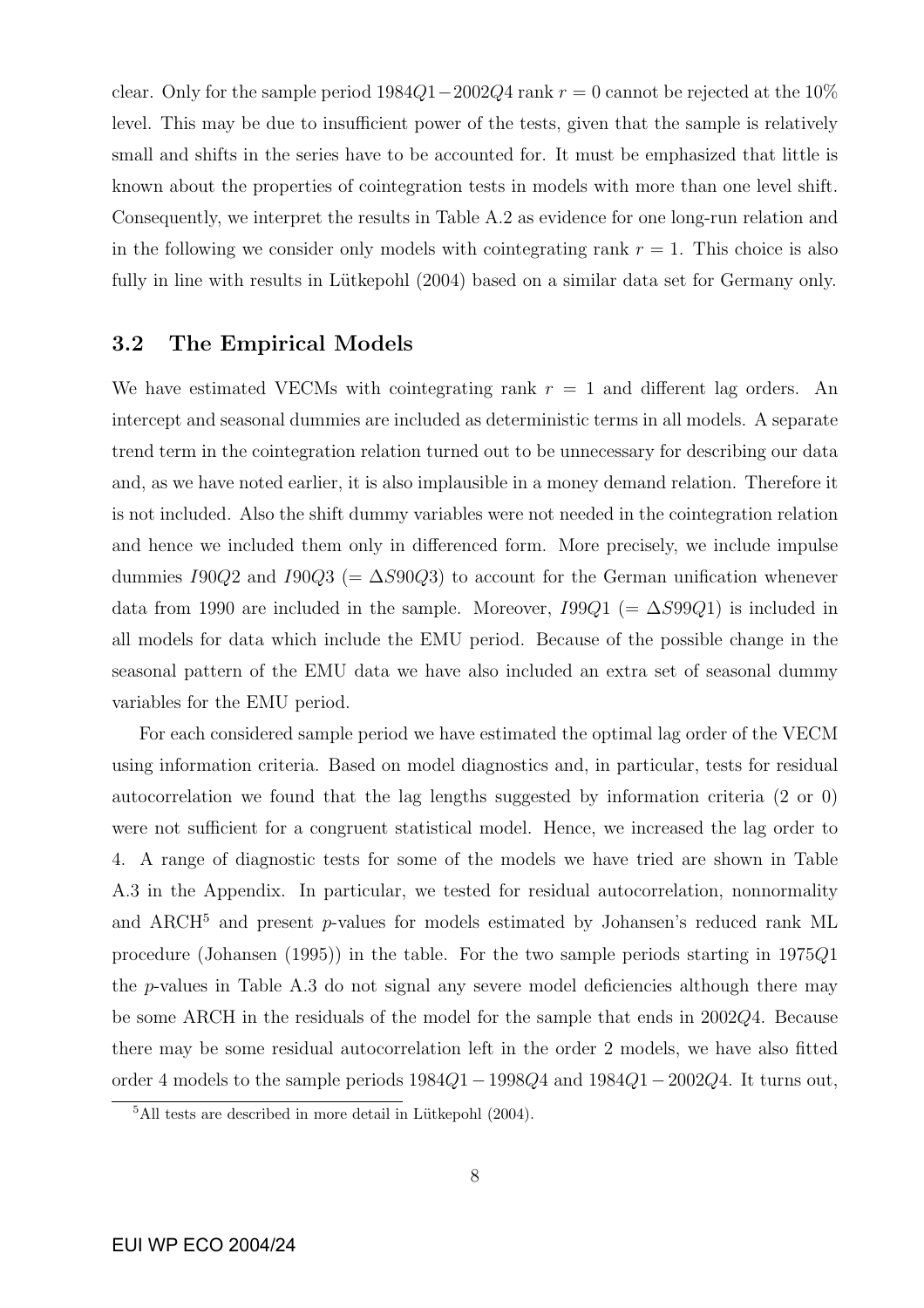however, that the residual autocorrelation problem is not fully solved by increasing the lag order to 4. Note, however, that Brüggemann, Lütkepohl & Saikkonen (2004) found that the multivariate residual autocorrelation tests may be severely oversized in small samples. This may explain the small p-values for the shorter time periods at least partly. Of course, it is also possible that residual autocorrelation is not fully captured by the models. In fact, the significant autocorrelation tests may signal a different type of model deficiency. Therefore we will also discuss other model checks in the following. For the shorter sample periods we have chosen both, lag orders 2 and 4 in some of the subsequent analysis. Especially for the short samples a parsimonious order choice seemed preferable to avoid loosing many degrees of freedom.

So far we have just considered general misspecification tests. In the present situation, the structural stability of the models is of particular interest. Therefore we have also performed a stability analysis. Some results of formal stability tests are shown in Figures A.1 and A.2 in the Appendix. The graphs report results from a sequence of single equation and system based Chow test variants. Ndn and Nup denote the break point and forecast Chow tests described in detail in Doornik & Hendry (2001, Sec. 15.6). Overall the stability tests do not provide much evidence of model instability in the EMU period. In particular, none of them is significant at the 5% level.

Thus the overall conclusion from our analysis so far is that merging the German and EMU data does not go unnoticed in the empirical analysis. Still it is possible to find relatively simple VECMs which capture many features of the data quite well. Therefore it seems reasonable to take a closer look at some features of particular interest.

#### 3.3 The Cointegration Relation

The cointegration relation is one relation of obvious interest in our system of variables. We write it in the form

$$
m_t = \beta_{gdp} g dp_t + \beta_R R_t + e c_t, \qquad (2)
$$

where  $ec_t$  denotes the deviations from the cointegration relation. We present the reduced rank ML estimates (Johansen (1995)) of the parameters with standard errors in the upper half of Table 1. Because even in the shorter sample period starting in 1984Q1 the weight of the German data is still large relative to the EMU period, we have also included results from a model fitted to 1991Q1−2002Q4 which starts after the German reunification. Notice that no deterministic terms enter the cointegrating relation in our estimated models. In (2), the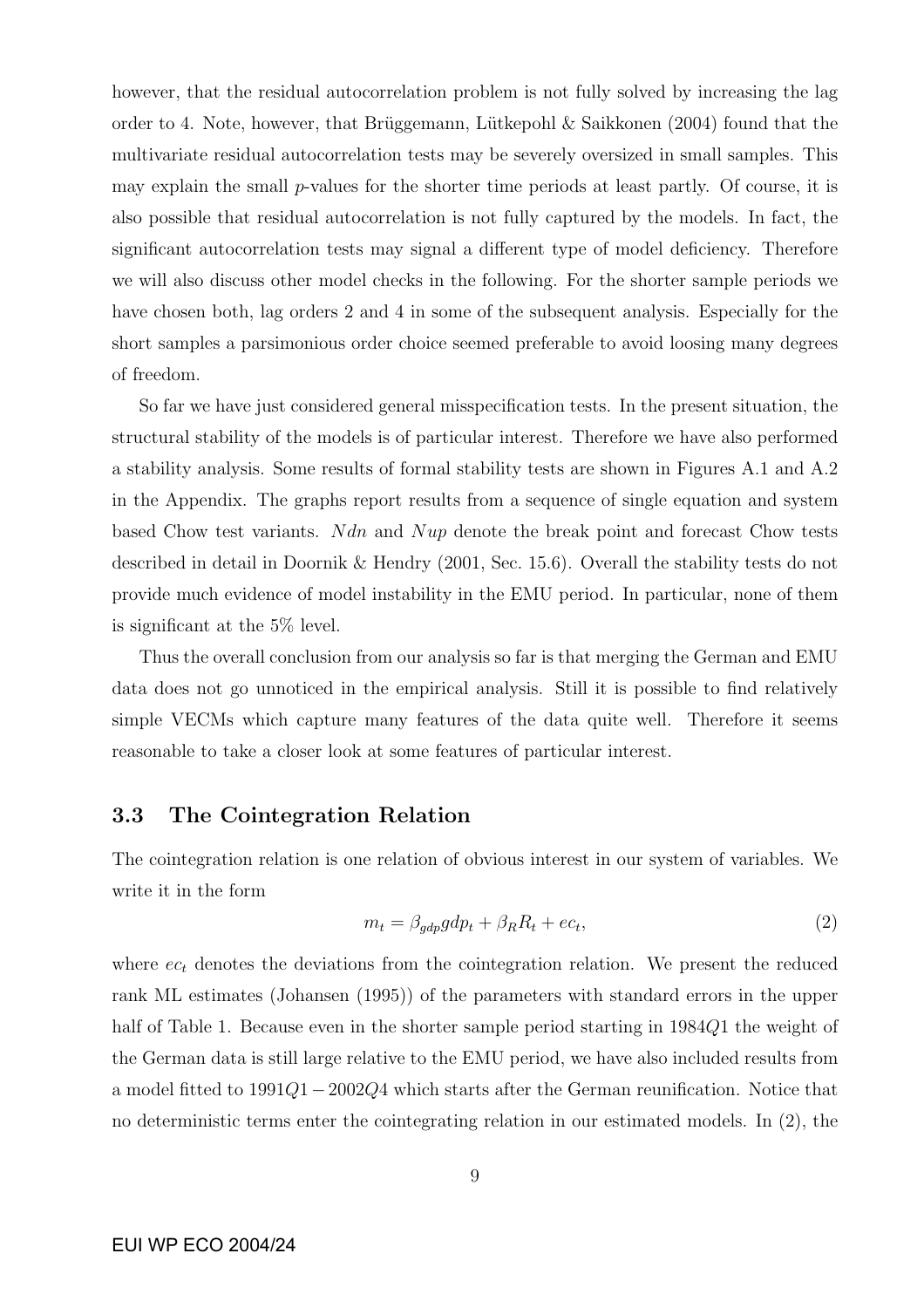| estimation       |                   | no. of lagged  |               |               |
|------------------|-------------------|----------------|---------------|---------------|
| method           | sample period     | differences    | $\beta_{gdp}$ | $\beta_R$     |
| МL               | $1975Q1 - 1998Q4$ | $\overline{4}$ | 1.17(0.09)    | $-6.15(1.30)$ |
|                  | $1984Q1 - 1998Q4$ | $\overline{4}$ | 1.30(0.01)    | $-2.76(0.15)$ |
|                  | $1984Q1 - 1998Q4$ | $\overline{2}$ | 1.29(0.01)    | $-2.92(0.18)$ |
|                  | $1975Q1 - 2002Q4$ | $\overline{4}$ | 1.15(0.09)    | $-6.50(1.30)$ |
|                  | $1984Q1 - 2002Q4$ | $\overline{4}$ | 1.29(0.03)    | $-3.23(0.35)$ |
|                  | $1984Q1 - 2002Q4$ | $\overline{2}$ | 1.29(0.03)    | $-3.57(0.34)$ |
|                  | $1991Q1 - 2002Q4$ | $\overline{2}$ | 0.70(0.25)    | $-5.47(0.66)$ |
| S <sub>2</sub> S | $1975Q1 - 1998Q4$ | $\overline{4}$ | 1.33(0.06)    | $-2.56(0.80)$ |
|                  | $1984Q1 - 1998Q4$ | $\overline{4}$ | 1.31(0.01)    | $-2.71(0.15)$ |
|                  | $1984Q1 - 1998Q4$ | $\overline{2}$ | 1.30(0.01)    | $-2.83(0.18)$ |
|                  | $1975Q1 - 2002Q4$ | $\overline{4}$ | 1.33(0.06)    | $-2.59(0.78)$ |
|                  | $1984Q1 - 2002Q4$ | $\overline{4}$ | 1.31(0.02)    | $-2.81(0.32)$ |
|                  | $1984Q1 - 2002Q4$ | $\overline{2}$ | 1.30(0.03)    | $-3.25(0.32)$ |
|                  | $1991Q1 - 2002Q4$ | $\overline{2}$ | 1.18(0.20)    | $-3.82(0.54)$ |

Table 1: Estimated Cointegration Parameters with Standard Errors in Parentheses

*Note:* Intercept and seasonal dummies are included in all models in  $d_t$ . Impulse dummies  $I90Q2$ and I90Q3 are included in all models for sample periods which cover the year 1990 and I99Q1 is included in all models for sample periods covering the year 1999. An extra set of seasonal dummies is included for  $1999Q1 - 2002Q4$  for all models covering the EMU period. Computations are performed with JMulTi, Version 3.01 pre (see Lütkepohl  $\&$  Krätzig (2004)).

cointegration relation is written in the form of a possible money demand relation. Here  $\beta_{gdp}$ represents the long-run income elasticity and  $\beta_R$  is a semi-elasticity because  $m_t$  and  $gdp_t$  are in logs whereas  $R_t$  is not.

Obviously, the parameter estimates in the upper part of Table 1 suggest to interpret the cointegration relation as a money demand function. The income elasticity is slightly larger than one as in some other studies for Germany (e.g., Issing  $&$  Tödter (1995), Scharnagl (1998), Lütkepohl & Wolters (2003)) and the euro area (see the survey in Golinelli & Pastorello (2002) or Bruggeman et al. (2003)). The interest rate semi-elasticity is negative, as one would expect for an opportunity cost variable in a demand equation. All estimates of the income elasticities are in fact quite close except for the very short sample period starting in 1991Q1. For the latter period the estimated income elasticity falls below one. Notice, however, that the standard deviation becomes much larger than for the other periods. In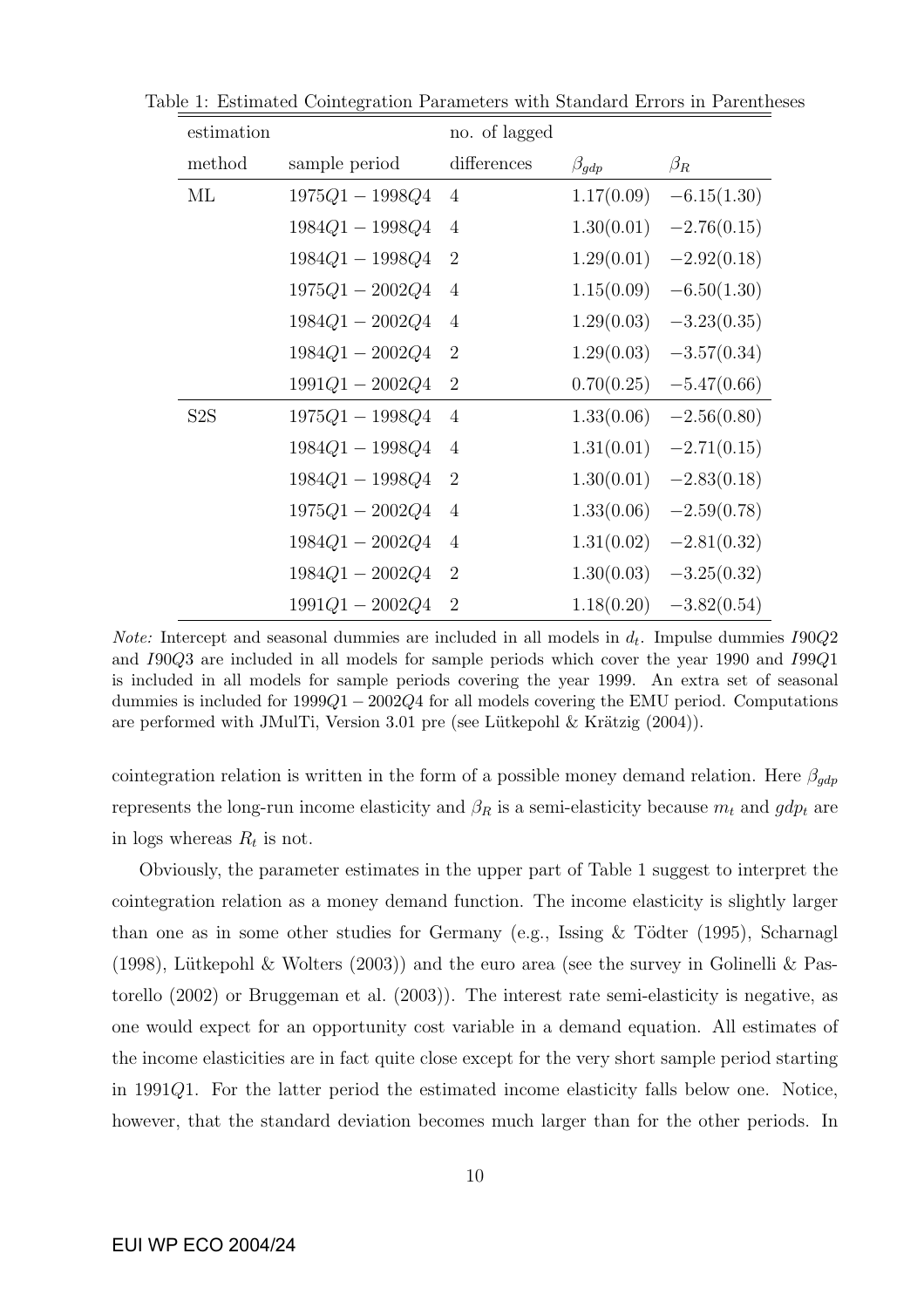fact, there may be a problem with the ML estimator in this case. This estimator is known to produce strongly distorted estimates occasionally in small samples (see, e.g., Brüggemann & Lütkepohl  $(2004)$ . This property of the ML estimator may also be responsible for the substantial differences in the estimated interest rate semi elasticities. Therefore, we decided to check the results by another, more reliable procedure and we have also used an estimation method proposed by Ahn  $\&$  Reinsel (1990) which is described in detail in Lütkepohl (2004) under the name S2S procedure. Brüggemann  $\&$  Lütkepohl (2004) found that this estimator does not have the undesirable property of producing the occasional outliers sometimes seen in ML estimation. The results are also given in Table 1. The income elasticities and also the interest rate semi-elasticities estimated with this procedure are much closer together for the sample periods presented in Table 1.

In summary, based on the S2S estimator, extending the German time series by the euro area series does not have a substantial impact on the estimators of the cointegration parameters. Even if the relative weight of the EMU period is increased by deleting some of the German data at the beginning of the sample period, this does not lead to substantial changes in the estimates. Therefore the results in Table 1 overall support a stable long-run money demand relation for the full sample period.

To further analyze the stability of the coefficients of the long-run money demand relation, we have also computed recursive estimates of the parameters in the error correction term. In other words, we concentrate out the short-run and deterministic parameters on the basis of the full sample and then estimate  $\alpha$  and  $\beta$  recursively. Thus, if there is any instability it is shifted to the error correction term and should show up in the  $\alpha$  and  $\beta$  parameters. The recursive ML and S2S estimates of  $\beta_{gdp}$  and  $\beta_R$  are depicted in Figure 2 for the critical period where the German and EMU data have been merged  $(1995Q1 - 2002Q4)$ . The recursive S2S estimates are computed as follows. The short-run and deterministic parameters are concentrated out by regressing  $\Delta y_t$  and  $y_{t-1}$  on  $(\Delta y_{t-1}, \ldots, \Delta y_{t-p+1}, d_t)'$  and denoting the resulting residuals by  $R_{0t}$  and  $R_{1t}$ , respectively. Then the model  $R_{0t} = \Pi R_{1t} + \epsilon_t$  is recursively estimated by OLS and the first  $r = 1$  column of the estimated  $\Pi$  matrix is used as an estimator for  $\alpha$ . Denoting the estimator based on the first  $\tau$  observations by  $\hat{\alpha}_{\tau}$  and the corresponding estimator of the residual covariance matrix by  $\hat{\Sigma}_{\tau}$ , the recursive estimates of the last  $K - r = 2$  elements of  $\beta = (1, \beta_1, \beta_2)'$  are obtained from

$$
(\hat{\beta}_1, \hat{\beta}_2)_{\tau} = (\hat{\alpha}'_{\tau} \hat{\Sigma}_{\tau}^{-1} \hat{\alpha}_{\tau})^{-1} \hat{\alpha}'_{\tau} \hat{\Sigma}_{\tau}^{-1} \left( \sum_{t=1}^{\tau} (R_{0t} - \hat{\alpha}_{\tau} R_{1t}^{(1)}) R_{1t}^{(2)}' \right) \left( \sum_{t=1}^{\tau} R_{1t}^{(2)} R_{1t}^{(2)}' \right)^{-1}.
$$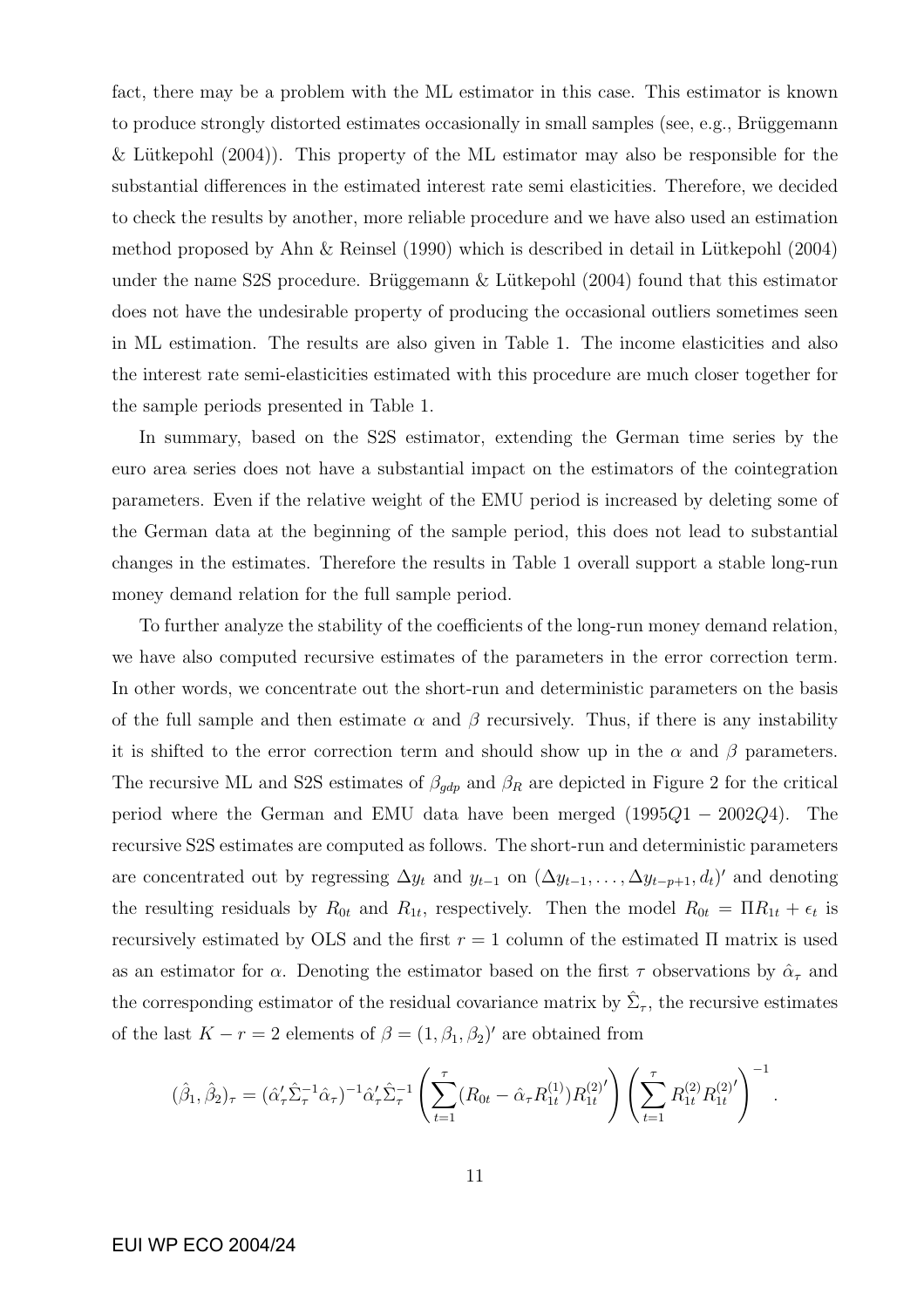

Figure 2: Recursive estimates of cointegration parameters of VECM with 4 lagged differences for sample period  $1975Q1 - 2002Q4$  with  $\pm 2$  standard error bounds. ML estimates (left) computed with PcGive 10.3 (see Doornik & Hendry (2001)). S2S estimates (right) computed with Gauss 5.0.

Here  $R_{1t}^{(1)}$  $_{1t}^{(1)}$  and  $R_{1t}^{(2)}$  denote the first element and the last two elements, respectively, of  $R_{1t}$ . The recursive S2S estimates are shown in the last column of Figure 2. Clearly, they look even more stable than the recursive ML estimates.

To see whether the stable recursive estimates of the cointegration parameters are perhaps a consequence of the long period of German data prior to the time where recursive estimates are computed, we have also computed recursive estimates based on the shorter data period from 1984Q1 − 2002Q4. They are shown in Figure 3. Both the ML and the S2S estimates again look quite stable.

Overall our results show that merging German and EMU data as we have done it here is a useful strategy for investigating the euro area long-run money demand relation. It results in stable models if only quite simple modifications are made to account for the differences in the data. More precisely, in the present case it suffices to include an impulse dummy variable for the period were the data are merged and an extra set of seasonal dummies for the EMU period.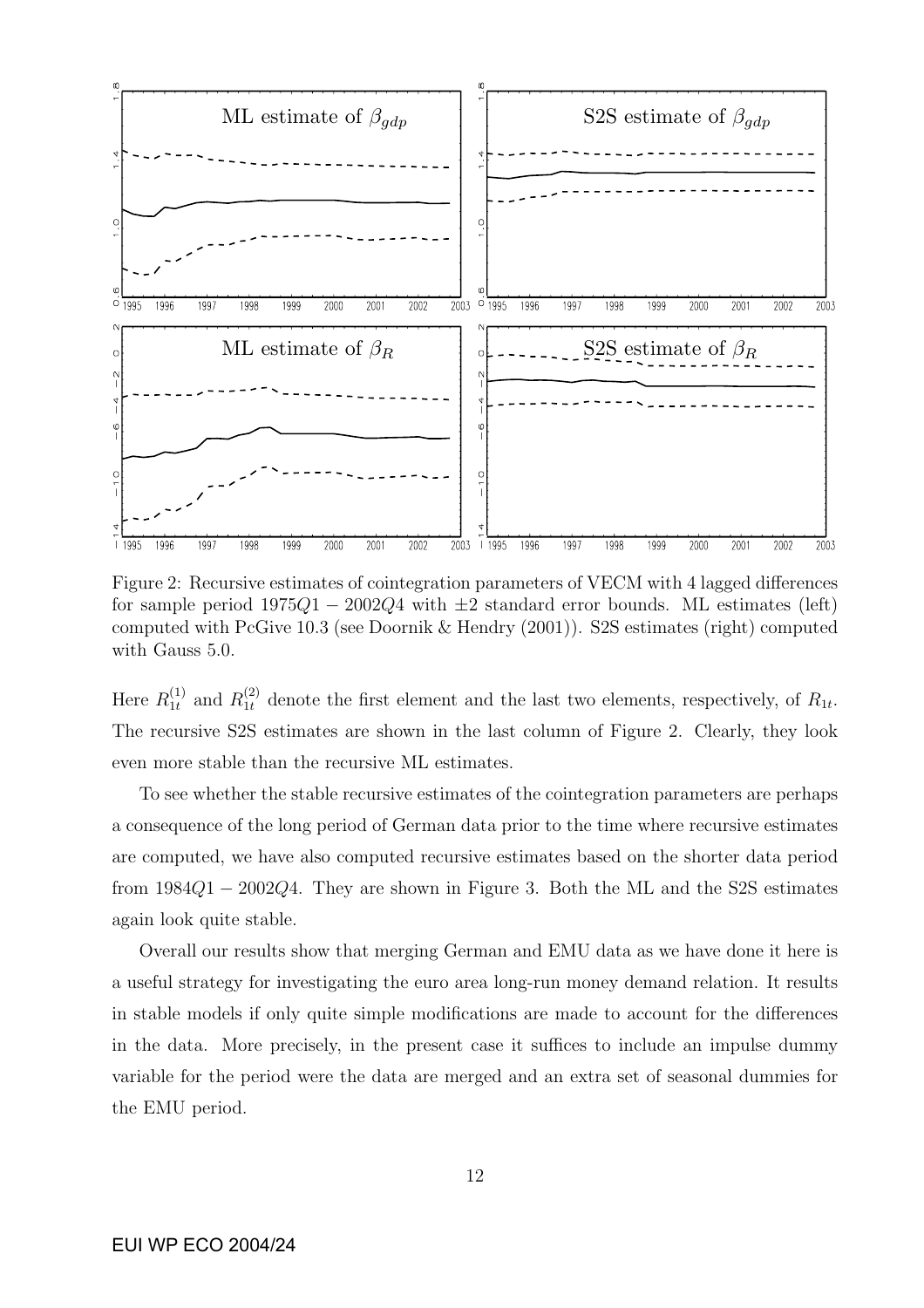

Figure 3: Recursive estimates of cointegration parameters of VECM with 2 lagged differences for sample period  $1984Q1 - 2002Q4$  with  $\pm 2$  standard error bounds. ML estimates (left) computed with PcGive 10.3 (see Doornik & Hendry (2001)). S2S estimates (right) computed with Gauss 5.0.

Our long-run money demand relation is well in line with results of other authors who have used aggregated data from the pre-euro period. Similar results are obtained with different aggregation methods and despite the fact that substantial adjustment processes have taken place in some of the EMU countries (see the survey in Golinelli & Pastorello (2002)). By aggregating the individual country data some smoothing seems to have taken place. It is also important to note that in all the studies reviewed in Golinelli & Pastorello (2002) only data from the pre-euro period are used. Carstensen (2004) who uses at least some data from the EMU period and a different specification, finds that it is unstable. Only if additional stock market series are included in the model, stability is reestablished. In contrast, Bruggeman et al. (2003) who use data until 2001 argue that a stable money demand relation can be found for the euro area. Thus, when actual data from the euro period are included, previous research does not give a unique answer to the stability question.

Even though our results are similar to those of others especially when exclusively data from the pre-euro period are used, we feel that using our approach to avoid the aggregation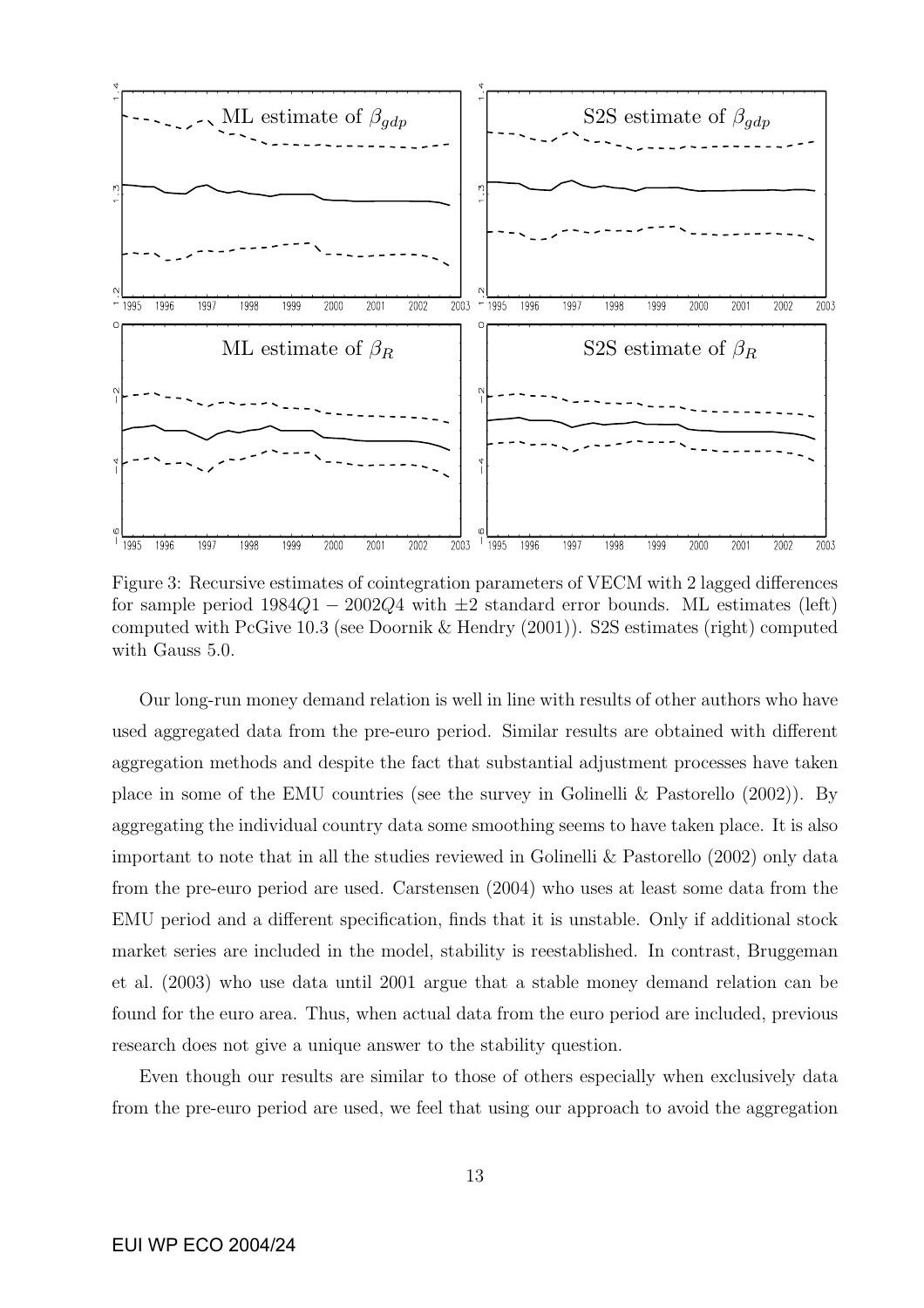problem has some advantages.

- 1. Aggregation smoothes the data and may make the money demand relation appear more stable than it actually is in the euro period. Hence, avoiding the aggregation problem altogether may shed additional light on the actual stability of the long-run money demand relation during the euro period.
- 2. In future years a number of other countries will most likely enter the EMU. For some of these countries it may be difficult to obtain reliable data from the 1980s, say. It is not clear what the effect of aggregating such data with those from the present EMU countries will be. In contrast, our approach of adding the data only at the time when the new countries join the EMU and have completed the economic adjustment at least to some extent, is still easily applicable.
- 3. More elaborate models with further variables for the monetary sector of some countries have been constructed. Clearly, the aggregation problem is aggravated if further time series have to be constructed from individual country series. The outcome of such aggregation exercises is uncertain. Of course, it is also not clear that our approach works for more elaborate models. In any case, it offers a viable alternative.

Issues related to analyses of the transmission process of monetary policy are often studied by an impulse response analysis. Therefore, in the next subsection we will consider impulse responses obtained from our models and we will check if our approach also leads to sensible results for the short-run dynamics.

#### 3.4 Impulse Responses

Because the estimated instantaneous correlations between the residuals of all equations of a given model are quite small<sup>6</sup>, it is justified to consider forecast error impulse responses  $(Lütkepohl (1991))$  for an analysis of the dynamic interactions between the variables. Moreover, we are mainly interested in possible differences between the dynamics in Germany and in the extended sample period. If there are differences they should also be reflected in the forecast error impulse responses even if it may be problematic to interpret the residuals as structural innovations.

 $\frac{6 \text{Using a} \pm 2}{\sqrt{ }}$ T criterion, we only find significant contemporaneous correlation between residuals of the income and interest rate equation in a model for the period 1991Q1-2002Q4 estimated with S2S. In all other specifications the correlations are not significantly different from zero according to this criterion.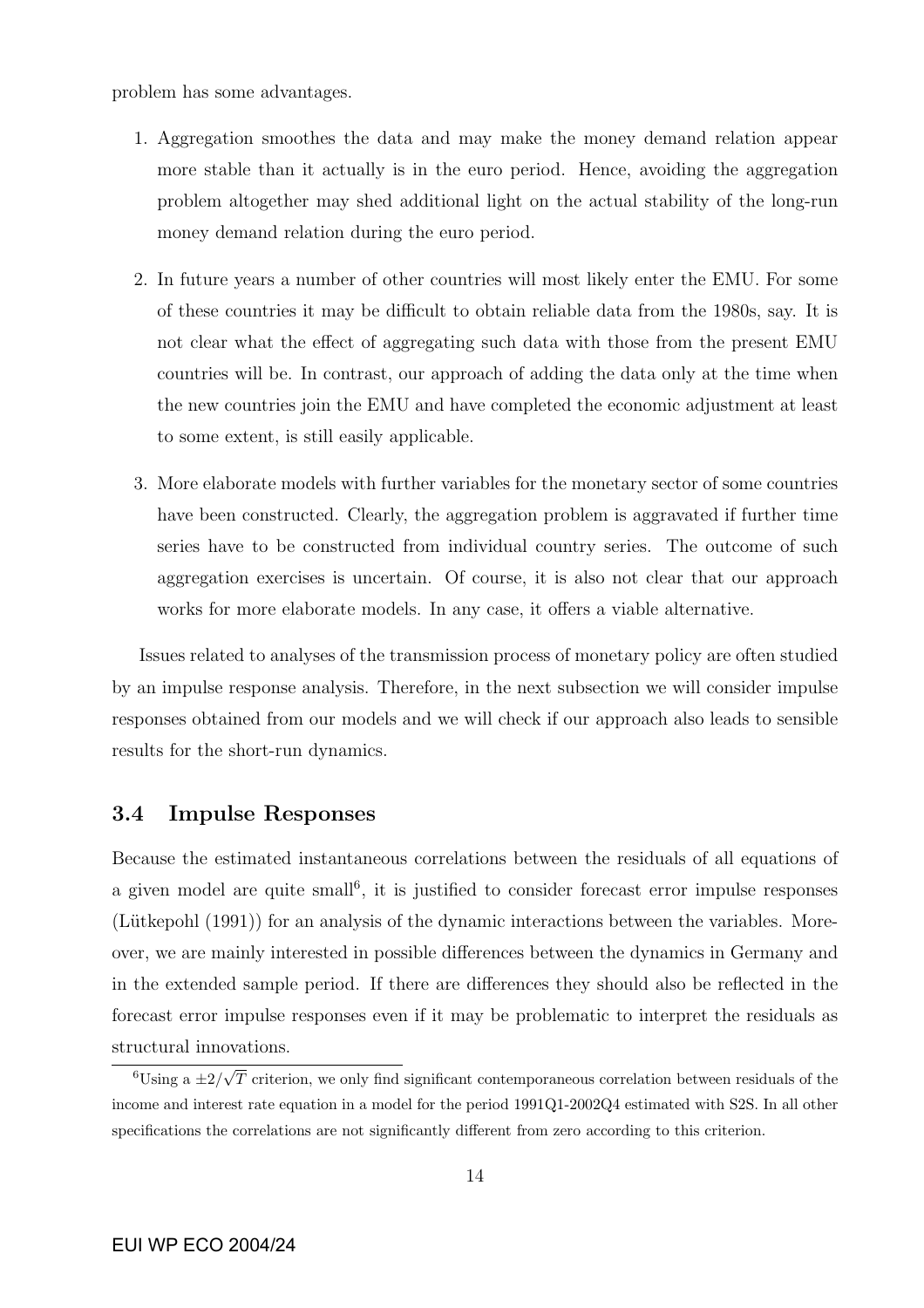

Figure 4: Impulse response intervals based on VECMs with four lagged differences estimated by S2S. Sample: ——: 1975Q1-1998Q4, - - -: 1975Q1-2002Q4. Computations performed with JMulTi, Version 3.02 pre (see Lütkepohl  $\&$  Krätzig  $(2004)$ ).

We have computed impulse responses for the different models and estimation methods. In Figure 4 we show 95% confidence intervals (CIs) of impulse responses corresponding to the sample periods  $1975Q1 - 1998Q4$  and  $1975Q1 - 2002Q4$  based on S2S estimators. Here Hall bootstrap CIs as described in Benkwitz, Lütkepohl & Wolters  $(2001)$  are shown. They have the advantage that in contrast to conventional bootstrap CIs for impulse responses they have a built-in bias correction. In Figure 4 impulse response CIs for the purely German system (sample period  $1975Q1 - 1998Q4$ ) are compared to the corresponding CIs for the extended period.

The CIs in Figure 4 for Germany (solid lines) have quite plausible appearances. They indicate that a one-time impulse in the money demand has a potentially permanent effect on the money stock. It may lead to a long lasting or permanent increase in income and does not affect the long-term interest rate much although there may be a decrease in the interest rate in the longer term. A surprise one-time increase in income leads to an increase in money demand and interest rates but both effects are not significant. Finally, an impulse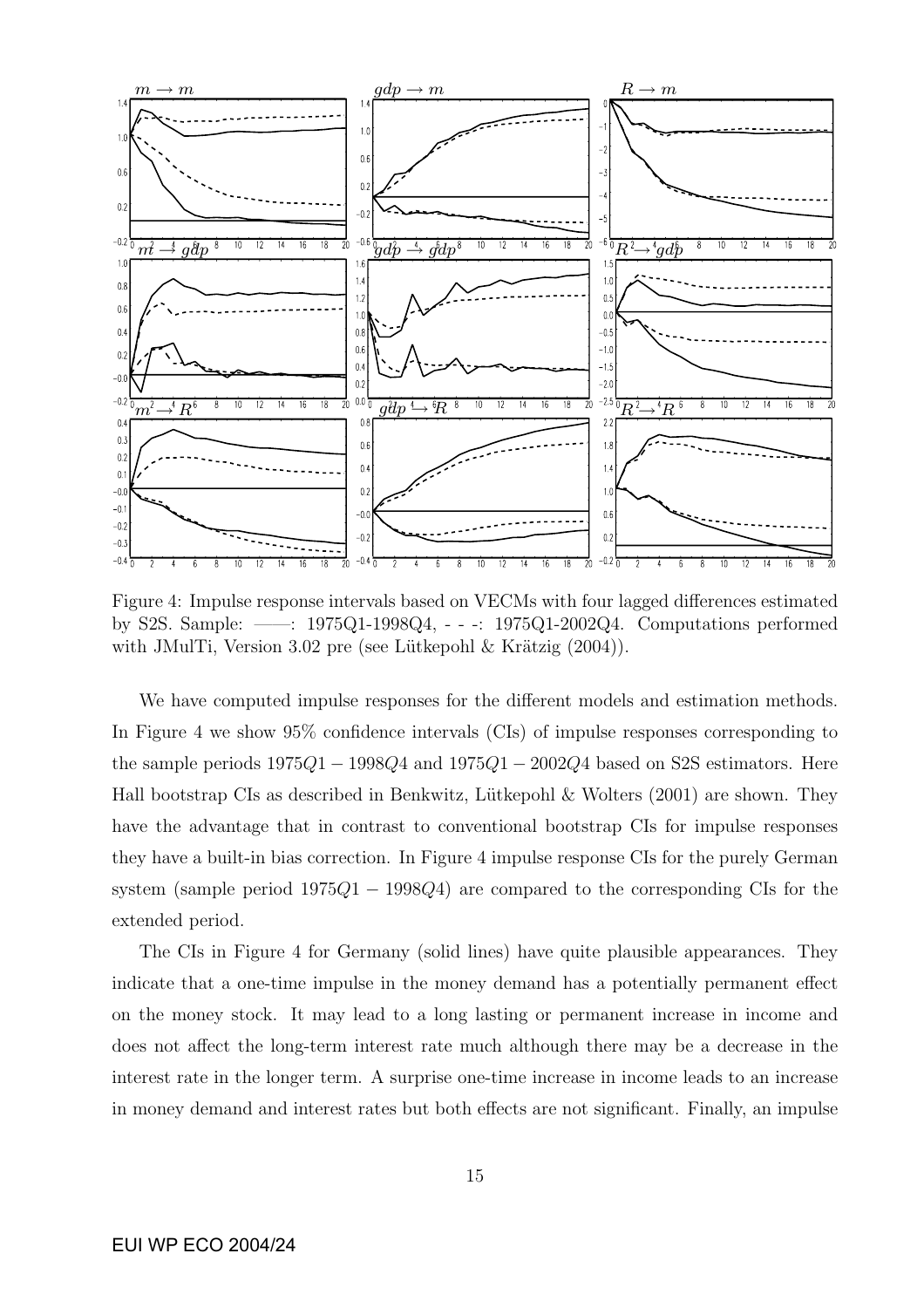in the interest rate tapers off only slowly, it decreases money demand and may lead to a small negative reaction of income after about eight quarters. In other words, an interest rate increase may not lead to a reduction of income in the next few quarters in our system.

Considering now the broken lines in Figure 4 which represent the corresponding CIs based on the full sample period, it is seen that they are qualitatively similar and in any case overlap substantially with the CIs for the German period. This result indicates that adding the data from the EMU period has not changed the adjustment processes within the estimated process much.

Clearly, this may be partly due to the large weight of the German data which cover 24 years, whereas only four years of EMU data are included. Therefore we have also computed impulse response CIs for the periods  $1984Q1 - 1998Q4$  and  $1984Q1 - 2002Q4$  and compare them in Figure 5. Again the CIs overlap substantially. The only change that allows a different interpretation can be seen in the upper left panel of Figure 5. Using a model for the extended sample leads to a significant and permanent increase in real money balances after a positive shock to money demand, while this effect was not significant in a model with only German data. This may just be the consequence of using more observations and therefore a more precisely estimated impulse response (reflected by smaller confidence bands). All other intervals allow the same interpretation for both sample periods and thus, the figure presents again support for our data construction.

The overall conclusion is again that the general dynamics of the estimated models for the German and the EMU period are quite similar. Hence, combining the data may be an acceptable strategy if interest centers on the long-run, cointegration relations or the impulse responses.

Larger systems have been used by Vlaar & Schubert (1999) and Brand & Cassola (2000) to analyze the monetary transmission mechanism in the euro area in more detail. Given our positive experience with a small monetary system, similar studies for larger systems could be performed with data constructed as in the present study. A more detailed structural analysis of the European monetary transmission based on our method of combining data is, however, left to future research.

### 4 Conclusions

Macroeconomic time series of the EMU period are still rather short. Therefore empirical studies are often based on data from the pre-euro period which are obtained by aggregating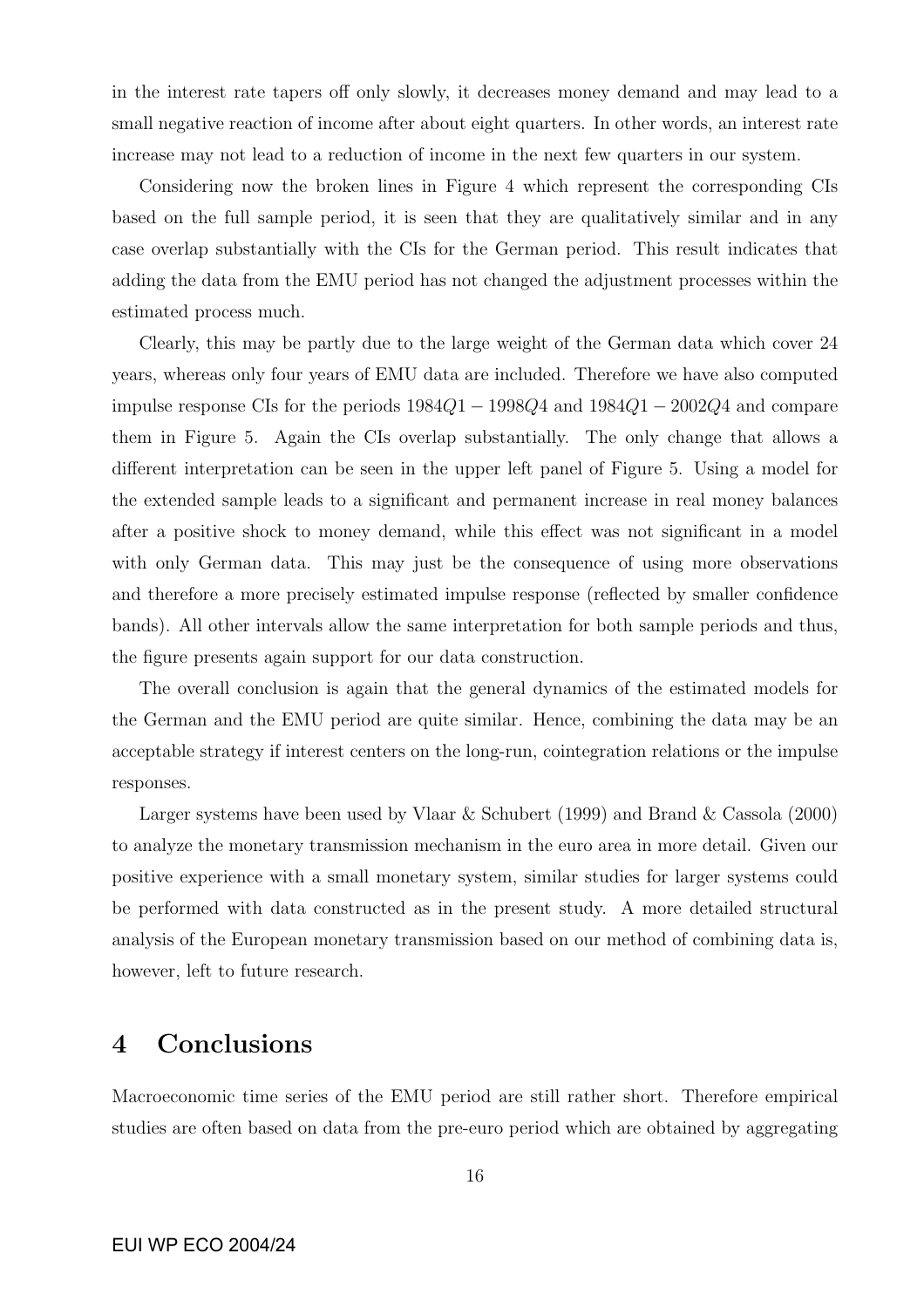

Figure 5: Impulse response intervals based on VECMs with two lagged differences estimated by S2S. Sample: ——: 1984Q1-1998Q4, - - -: 1984Q1-2002Q4. Computations performed with JMulTi, Version 3.02 pre (see Lütkepohl  $\&$  Krätzig  $(2004)$ ).

the relevant series from the individual member states. Such an approach has the disadvantage that prior to the EMU there have been major adjustment processes in some of the participating economies. Consequently, the pre-EMU data may have a quite different structure than data from the EMU-period. Therefore we have proposed to combine German data with EMU series because Germany is the largest EMU country and its economic conditions were close to those required for entry in the EMU for a number of years before 1999.

Using a small textbook-type model for the monetary sector we have demonstrated that such a strategy leads to quite acceptable results. We have constructed a small quarterly VECM for seasonally unadjusted log real M3, log real GDP and a long-term interest rate. The data range from  $1975Q1 - 2002Q4$ . They are constructed based on German time series from  $1975Q1 - 1998Q4$  which are combined with euro area series for  $1999Q1 - 2002Q4$ . The model requires only impulse dummy variables for the German reunification and for the introduction of the euro to lead to a plausible long-run money demand relation. The long-run parameter estimates do not change much when the sample period is extended from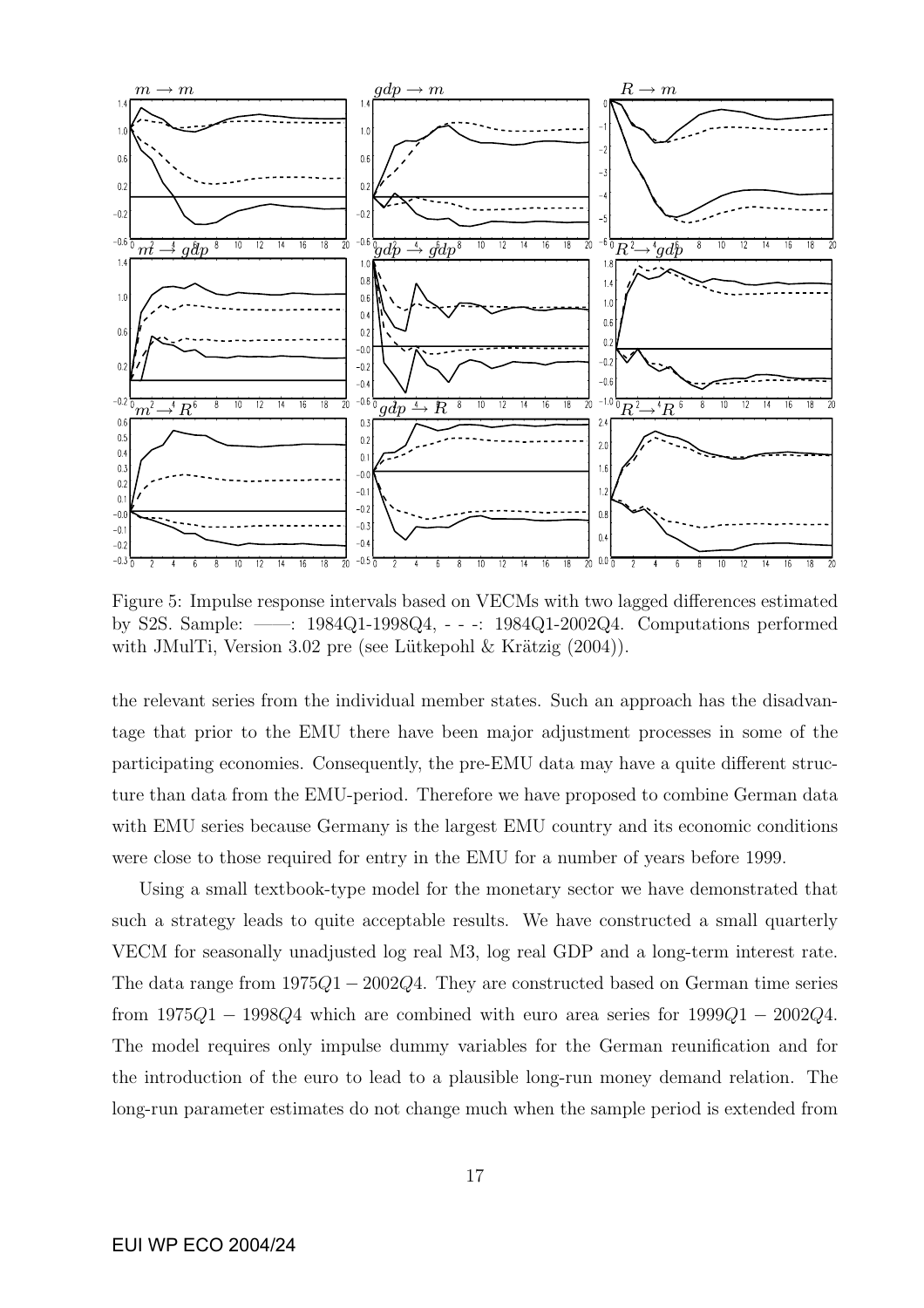the German period to the full period and stability tests do not indicate a break in the cointegration relation. We have also deleted the first years of the sample to increase the relative weight of the EMU-data and found similar results. In fact, it turns out that also impulse responses from the model do not change much when the German sample is extended by EMU series. Overall we have found strong evidence that combining German and EMU data is a useful strategy.

Admittedly our models are not fully satisfactory in all respects. For instance, some diagnostic tests were not quite satisfactory. Clearly, when combining data which are collected in very different ways, one cannot expect to capture fully all data features with a simple linear model. It is encouraging, however, that the major long-run relation was not covered up by the data deficiencies. Thus, a similar approach to extending EMU time series may be fruitful in further studies as well. In fact, a major advantage of our approach is that it can also be used when new countries enter the EMU. No aggregation of past data is necessary to account for the extended currency area.

### References

- Ahn, S. K. & Reinsel, G. C. (1990). Estimation of partially nonstationary multivariate autoregressive models, Journal of the American Statistical Association 85: 813–823.
- Beine, M. & Hecq, A. (1998). Codependence and convergence in the EC economies, Journal of Policy Modeling  $20(4)$ : 403-426.
- Benkwitz, A., Lütkepohl, H. & Wolters, J. (2001). Comparison of bootstrap confidence intervals for impulse responses of German monetary systems, Macroeconomic Dynamics 5: 81–100.
- Beyer, A., Doornik, J. A. & Hendry, D. F. (2001). Constructing horizontal euro-zone data, The Economic Journal 111: 102–121.
- Brand, C. & Cassola, N. (2000). A money demand system for euro area M3, Working Paper 39, European Central Bank.
- Bruggeman, A., Donati, P. & Warne, A. (2003). Is the demand for euro area M3 stable?, Working Paper 255, European Central Bank.
- Brüggemann, I. (2003). Measuring monetary policy in Germany: A structural vector error correction approach, German Economic Review 4(3): 307–339.
- Brüggemann, R. & Lütkepohl, H. (2004). Practical problems with reduced rank ML estimators for cointegration parameters and a simple alternative, Discussion paper, European University Institute, Florence.
- Brüggemann, R., Lütkepohl, H. & Saikkonen, P. (2004). Residual autocorrelation testing for vector error correction models, Discussion paper, European University Institute, Florence.
- Carstensen, K. (2004). Is European money demand still stable?, Working Paper 1179, Kiel Institute for World Economics.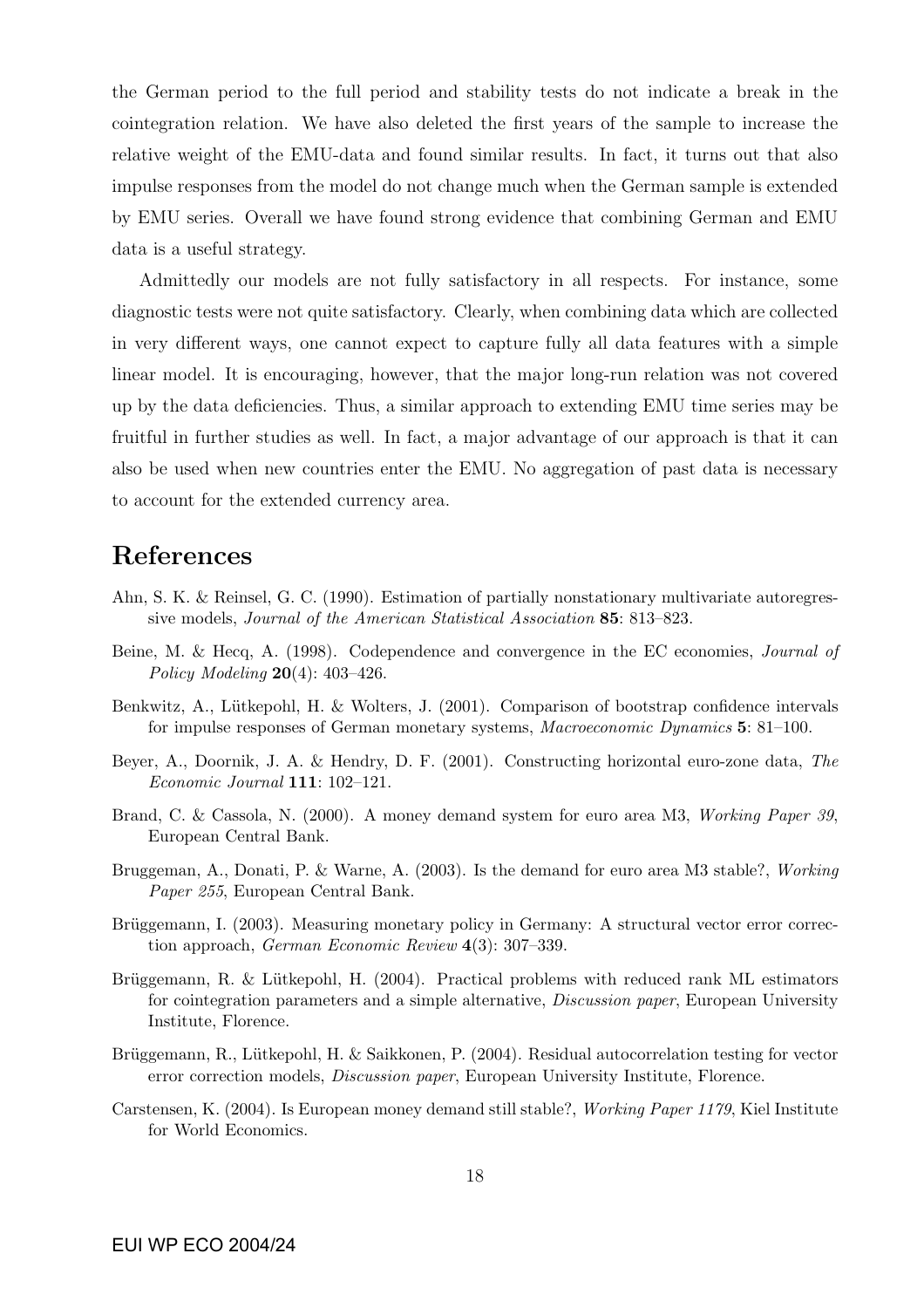- Davidson, R. & MacKinnon, J. (1993). *Estimation and Inference in Econometrics*, Oxford University Press, London.
- Doornik, J. A. & Hansen, H. (1994). A practical test of multivariate normality, unpublished paper, Nuffield College.
- Doornik, J. A. & Hendry, D. F. (2001). *Modelling Dynamic Systems using PcGive: Volume II*, 2nd edn, Timberlake Consultants Press, London.
- European Monetary Institute (1998). Convergence report-Report required by article 109j of the Treaty establishing the European Community.
- Fagan, G. & Henry, J. (1998). Long run money demand in the in the EU: Evidence for area-wide aggregates, Empirical Economics 23: 483–506.
- Golinelli, R. & Pastorello, S. (2002). Modelling the demand for M3 in the euro area, *European* Journal of Finance 8: 371–401.
- Holmes, M. J. (2002). Panel data evidence on inflation convergence in the European Union, Applied Economics 9: 155–158.
- Hubrich, K. (1999). Estimation of a German money demand system a long-run analysis, Empirical *Economics* **24**(1): 77–99.
- Issing, O. & Tödter, K. H. (1995). Geldmenge und Preise im vereinten Deutschland, in D. Duwendag (ed.), Neuere Entwicklungen in der Geldtheorie und W¨ahrungspolitik, Duncker & Humblot, Berlin, pp. 97–123.
- Johansen, S. (1995). Likelihood-based Inference in Cointegrated Vector Autoregressive Models, Oxford University Press, Oxford.
- Juselius, K. (1998). Changing monetary transmission mechanisms within the EU, Empirical Economics 23: 455–481.
- Kočenda, E. & Papell, D. H. (1997). Inflation convergence within the European Union: A panel data analysis, International Journal of Finance and Economics 2: 189–198.
- Lanne, M., Lütkepohl, H. & Saikkonen, P. (2002). Comparison of unit root tests for time series with level shifts, *Journal of Time Series Analysis* 23: 667–685.
- Lütkepohl, H. (1991). *Introduction to Multiple Time Series Analysis*, Springer Verlag, Berlin.
- Lütkepohl, H. (2004). Vector autoregressive and vector error correction models, in H. Lütkepohl & M. Krätzig (eds), *Applied Time Series Econometrics*, Cambridge University Press, Cambridge.
- Lütkepohl, H. & Krätzig, M. (eds)  $(2004)$ . Applied Time Series Econometrics, Cambridge University Press, Cambridge.
- Lütkepohl, H. & Wolters, J.  $(2003)$ . The transmission of German monetary policy in the pre-euro period, Macroeconomic Dynamics 7: 711–733.
- Saikkonen, P. & Lütkepohl, H. (2000). Testing for the cointegrating rank of a VAR process with structural shifts, Journal of Business & Economic Statistics 18: 451-464.
- Scharnagl, M. (1998). The stability of German money demand: Not just a myth, Empirical Economics 23: 355–370.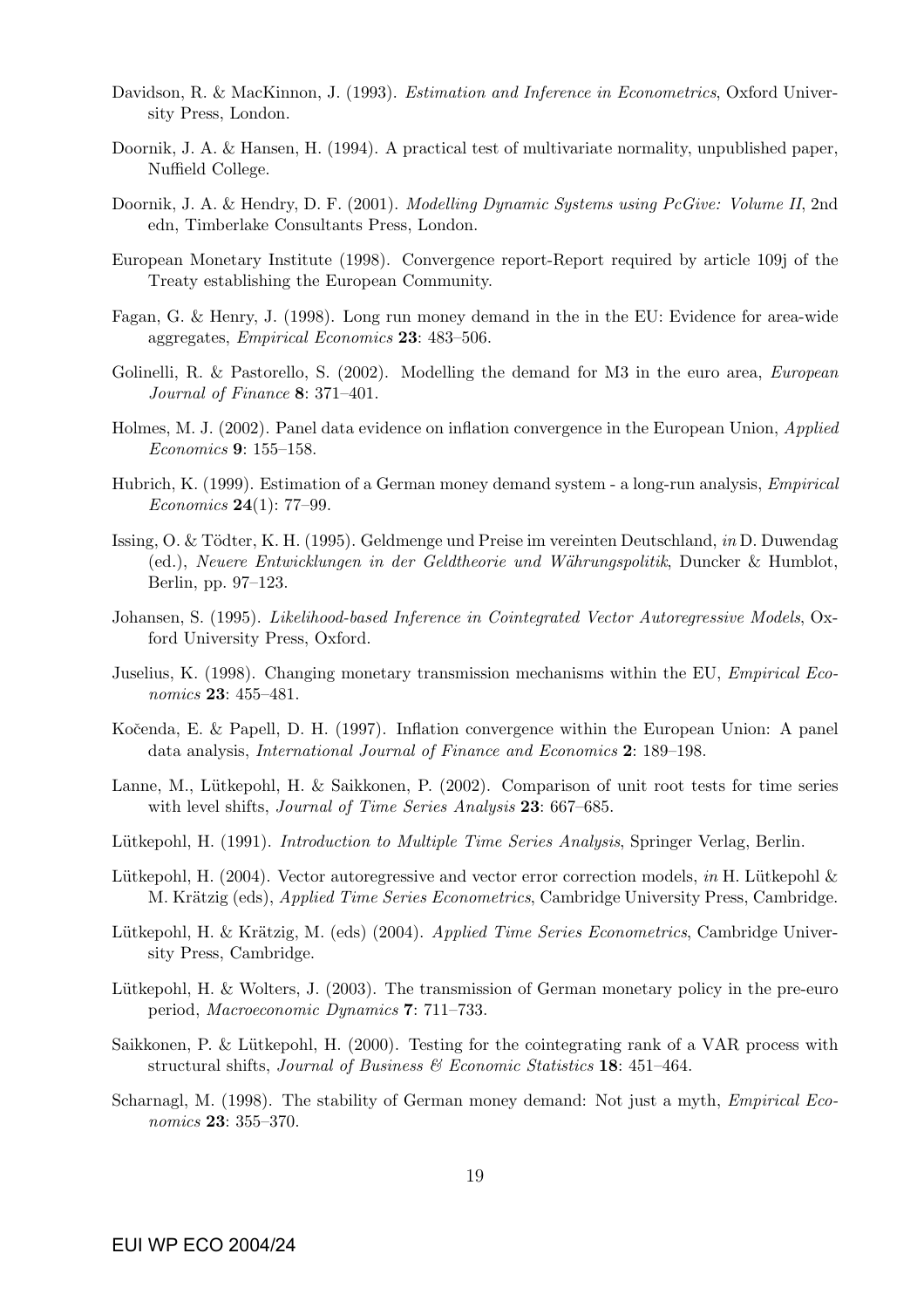- Trenkler, C. (2004). Determination of p-values for cointegration tests with a prior adjustment for deterministic terms, mimeo, Humboldt-Universität zu Berlin.
- Tsionas, E. G. (2000). Real convergence in Europe. How robust are economtric inferences?, Applied Economics 32: 1475–1482.
- Vlaar, P. J. G. & Schubert, H. (1999). Monetary transmission and controllability of money in Europe: A structural vector error correction approach, Staff Reports 36, De Nederlandsche Bank, Amsterdam.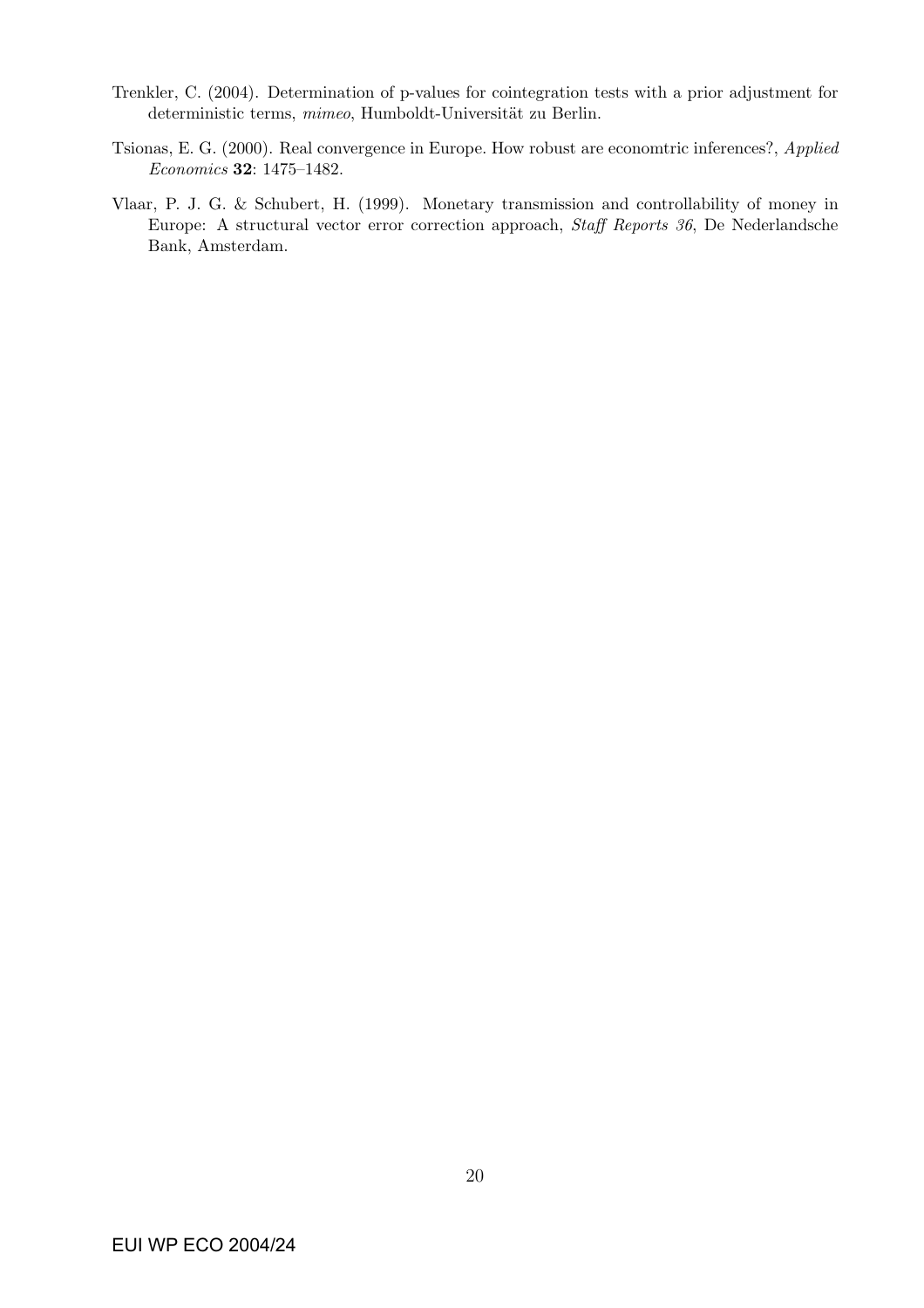## A Appendix

### A.1 Variables and Data Sources

Quarterly, seasonally unadjusted data for the period 1975Q1-2002Q4 is used. M3 data corresponds to West Germany until 1990Q1 and to the unified Germany afterwards (1990Q2-1998Q4), while GDP data corresponds to West Germany until 1990Q2 and to the unified Germany afterwards (1990Q3-1998Q4). German DM-figures have been converted to EUR using the irrevocable euro conversion rate. Data on the euro area level corresponds to the area of the eleven euro area countries (EUR11) plus Greece for the period from 1999Q1-2000Q4 and to the twelve euro countries (EUR12) area afterwards. The variables of our analysis are taken from sources listed below and are transformed as follows.

- M3 Monthly German nominal M3 data were taken from the database available at the Deutsche Bundesbank. Monthly data for the euro area were obtained from the ECB database. The quarterly values are the values for the last quarter of each month. The variable  $m$  corresponds to the logarithm of real money obtained as log(M3)-log(Price index).
- GDP Germany: Quarterly real gross domestic product from *Deutsches Institut für Wirtschafts*forschung, Volkswirtschaftliche Gesamtrechnung. Euro area: Quarterly real gross domestic product from Eurostat (New Cronos, Quarterly National Accounts). The variable gdp is log GDP.
- Price index Germany: GDP deflator (1995=100) from *Deutsches Institut für Wirtschaftsforschung*, Volkswirtschaftliche Gesamtrechnung. Euro area: GDP deflator (1995=100) from Eurostat (New Cronos, Quarterly National Accounts).
- **Long term interest rate**  $(R)$  Germany: Average bond rate (*Umlaufsrendite*), monthly values from database available at the Deutsche Bundesbank. Euro area: 5 year government bond yield, monthly values from ECB monthly report. The quarterly values are the values for the last quarter of each month.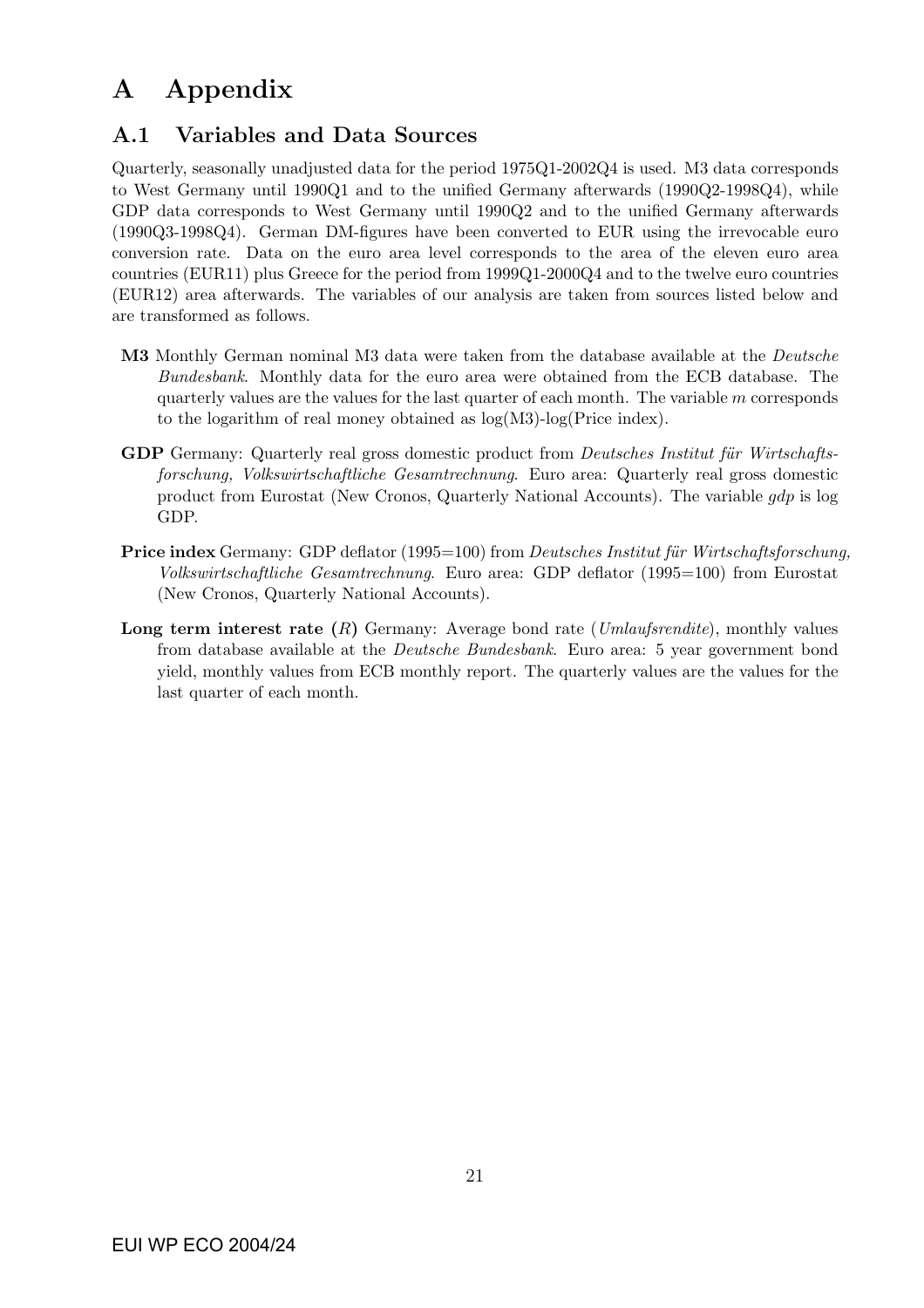### A.2 Additional Tables and Figures

| Panel A: Unit Roots Tests Allowing for Structural Breaks |               |                                     |                                             |                    |                 |         |         |  |  |
|----------------------------------------------------------|---------------|-------------------------------------|---------------------------------------------|--------------------|-----------------|---------|---------|--|--|
| Var.                                                     | Sample        | $\overline{\text{Lag. diff.}}$      | Det. terms<br>Test stat.<br>Critical values |                    |                 |         |         |  |  |
|                                                          |               |                                     |                                             |                    | 10%             | $5\%$   | $1\%$   |  |  |
| $\boldsymbol{m}$                                         | 1975Q1-2002Q4 | $\overline{\text{AIC},\text{HQ}:1}$ | $\overline{S90Q2, S99Q1, SD, c, t}$         | 3.16<br>5.47       |                 | 6.79    | 9.73    |  |  |
|                                                          |               | SC: 0                               | S90Q2, S99Q1, SD, c, t                      | 2.87               |                 |         |         |  |  |
|                                                          | 1975Q1-1998Q4 | AIC: $1$                            | S90Q2, SD, c, t                             | $-1.82$            | $-2.76$         | $-3.03$ | $-3.55$ |  |  |
|                                                          |               | HQ, SC: 0                           | S90Q2, SD, c, t                             | $-1.55$            |                 |         |         |  |  |
|                                                          | 1991Q1-2002Q4 | AIC, $HQ$ , SC: 0                   | S99Q1, SD, c, t                             | $-1.64$            |                 |         |         |  |  |
| $\Delta m$                                               | 1975Q1-2002Q4 | $\theta$                            | I90Q2, I99Q1, SD, c                         | 20.46              | 2.98            | 4.13    | 6.93    |  |  |
|                                                          | 1975Q1-1998Q4 | $\overline{0}$                      | I90Q2, SD, c                                | $-8.02$<br>$-2.58$ |                 | $-2.88$ | $-3.48$ |  |  |
|                                                          | 1991Q1-2002Q4 | $\boldsymbol{0}$                    | I99Q1, SD, c                                | $-5.34$            |                 |         |         |  |  |
| gdp                                                      | 1975Q1-2002Q4 | AIC:1                               | S90Q3, S99Q1, SD, c, t                      | 1.77<br>5.47       |                 | 6.79    | 9.73    |  |  |
|                                                          |               | SC, HQ: 0                           | S90Q3, S99Q1, SD, c, t                      | 2.36               |                 |         |         |  |  |
|                                                          | 1975Q1-1998Q4 | AIC: 6                              | S90Q3, SD, c, t                             | $-2.22$            | $-2.76$         | $-3.03$ | $-3.55$ |  |  |
|                                                          |               | HQ, SC: 0                           | S90Q3, SD, c, t                             | $-2.67$            |                 |         |         |  |  |
|                                                          | 1991Q1-2002Q4 | AIC, HQ: 8                          | S99Q1, SD, c, t                             | $-1.06$            |                 |         |         |  |  |
|                                                          |               | SC: 0                               | S99Q1, SD, c, t                             | $-2.91$            |                 |         |         |  |  |
| $\Delta gdp$                                             | 1975Q1-2002Q4 | $\boldsymbol{0}$                    | I90Q3, I99Q1, SD, c                         | 8.44               | 2.98            | 4.13    | 6.93    |  |  |
|                                                          | 1975Q1-1998Q4 | $\overline{5}$                      | I90Q3, SD, c                                | $-3.21$            | $-2.58$         | $-2.88$ | $-3.48$ |  |  |
|                                                          |               | $\boldsymbol{0}$                    | I90Q3, SD, c                                | $-13.3$            |                 |         |         |  |  |
|                                                          | 1991Q1-2002Q4 | $\overline{7}$                      | I99Q1, SD, c                                | $-3.37$            |                 |         |         |  |  |
|                                                          |               | $\overline{0}$                      | I99Q1, SD, c                                | $-7.55$            |                 |         |         |  |  |
| Panel B: Augmented Dickey-Fuller Tests                   |               |                                     |                                             |                    |                 |         |         |  |  |
|                                                          |               |                                     |                                             |                    |                 |         |         |  |  |
| Var.                                                     | Sample        | Lag. diff.                          | Det. terms                                  | Test stat.         | Critical values |         |         |  |  |
|                                                          |               |                                     |                                             |                    | $10\%$          | $5\%$   | $1\%$   |  |  |
| $\overline{R}$                                           | 1975Q1-1998Q4 | AIC: 3                              | c, t                                        | $-2.50$            | $-3.13$         | $-3.41$ | $-3.96$ |  |  |
|                                                          |               | HQ: 1                               | c, t                                        | $-1.98$            |                 |         |         |  |  |
|                                                          |               | SC: 0                               | c, t                                        | $-1.62$            |                 |         |         |  |  |
|                                                          | 1991Q1-2002Q4 | AIC, HQ, SC: 1                      | c, t                                        | $-2.96$            |                 |         |         |  |  |
|                                                          | 1975Q1-2002Q4 | AIC:3                               | c, t                                        | $-2.84$            |                 |         |         |  |  |
|                                                          |               | HQ, SC: 1                           | c, t                                        | $-2.41$            |                 |         |         |  |  |
| $\overline{\Delta R}$                                    | 1975Q1-1998Q1 | $\overline{0}$                      | $\boldsymbol{c}$                            | $-8.35$            | $-2.57$         | $-2.86$ | $-3.43$ |  |  |
|                                                          |               | $\overline{2}$                      | $\boldsymbol{c}$                            | $-4.37$            |                 |         |         |  |  |
|                                                          | 1991Q1-2002Q4 | $\boldsymbol{0}$                    | $\boldsymbol{c}$                            | $-5.08$            |                 |         |         |  |  |
|                                                          | 1975Q1-2002Q4 | $\overline{2}$                      | $\boldsymbol{c}$                            | $-4.83$            |                 |         |         |  |  |
|                                                          |               | $\boldsymbol{0}$                    | $\overline{c}$                              | $-8.94$            |                 |         |         |  |  |
|                                                          |               |                                     |                                             |                    |                 |         |         |  |  |

Table A.1: Unit Root Tests

Note: c, t and SD are a constant, a linear trend and seasonal dummies, respectively. Shift dummies for the second and third quarter of 1990 as well as the first quarter of 1999 are abbreviated as S90Q2, S90Q3 and S99Q1. I90Q2, I90Q3 and I99Q1 are impulse dummies which are one in the respective quarter and zero elsewhere. The number of lagged differences has been determined using information criteria with a maximum lag order of  $p_{max} = 8$ . The given sample period includes presample values. Results for 1975Q1 − 2002Q2 with two dummy variables are based on cointegration tests proposed by Saikkonen & Lütkepohl (2000) for the null hypothesis of cointegration rank zero. Critical values for these tests are computed from the response surface given in Trenkler (2004). The tests with one break point are those recommended by Lanne, Lütkepohl & Saikkonen (2002). Critical values for these tests are taken from Lanne et al. (2002), while those in Panel B are obtained from Table 20.1 in Davidson & MacKinnon (1993). Computations are performed with JMulTi, Version 3.02 pre (see Lütkepohl & Krätzig (2004)).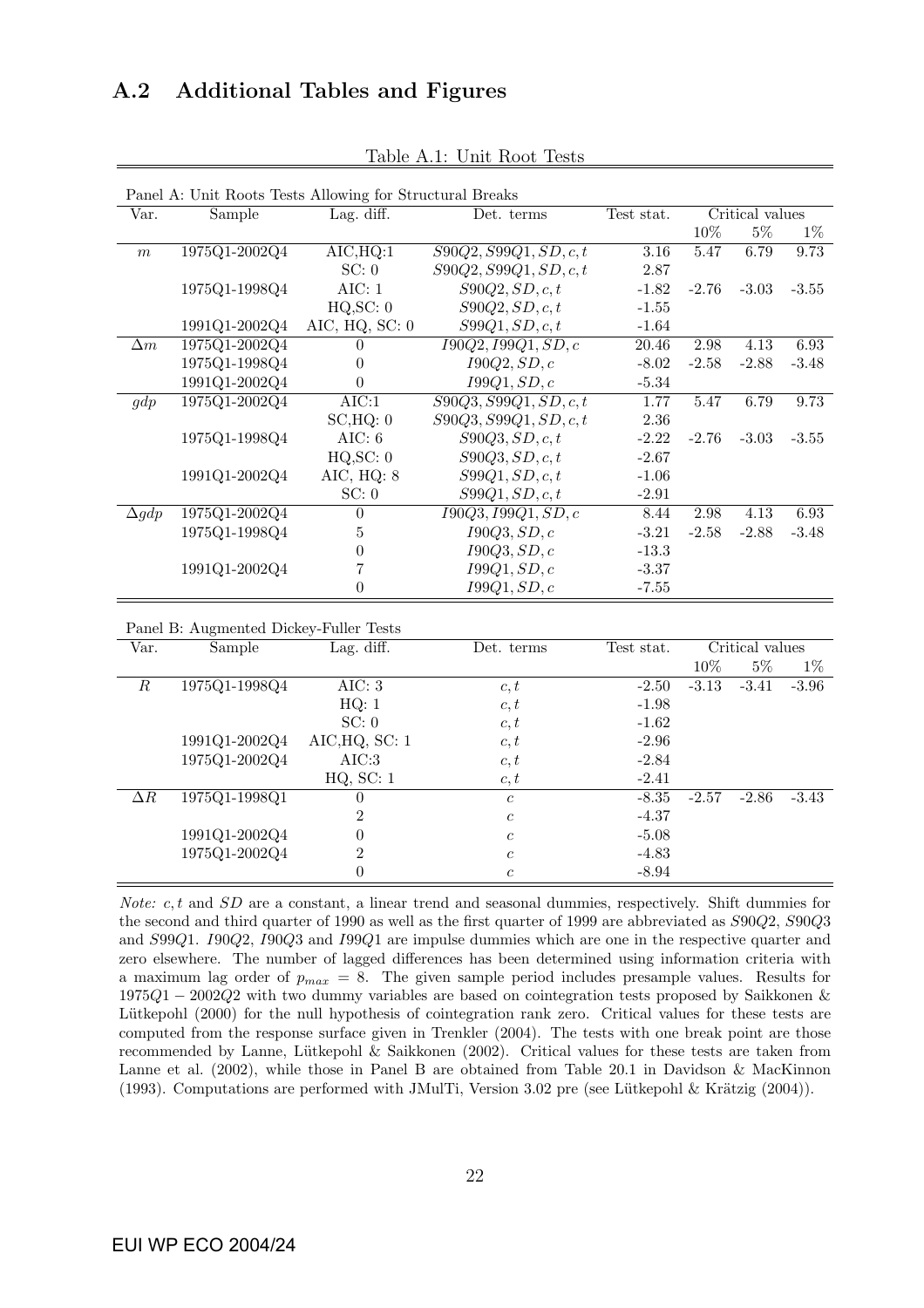| Sample        | deterministic             | lagged         | $H_0$ | test  |       | critical values |
|---------------|---------------------------|----------------|-------|-------|-------|-----------------|
|               | terms                     | $differences$  |       | value | 90%   | 95%             |
| 1975Q1-1998Q4 | c, t, SD,                 | $\overline{4}$ | $r=0$ | 16.82 | 26.07 | 28.52           |
|               | S90Q3, I90Q2              |                | $r=1$ | 4.10  | 13.88 | 15.76           |
|               |                           |                | $r=2$ | 3.43  | 5.47  | 6.79            |
|               | $c, t^{orth}, SD,$        | $\overline{4}$ | $r=0$ | 21.75 | 18.67 | 20.96           |
|               | S90Q3, I90Q2              |                | $r=1$ | 4.73  | 8.18  | 9.84            |
| 1984Q1-1998Q4 | c, t, SD,                 | $\overline{2}$ | $r=0$ | 27.54 | 26.07 | 28.52           |
|               | S90Q3, I90Q2              |                | $r=1$ | 7.67  | 13.88 | 15.76           |
|               |                           |                | $r=2$ | 0.03  | 5.47  | 6.79            |
|               |                           |                |       |       |       |                 |
|               | $c, t^{orth}, SD,$        | $\overline{2}$ | $r=0$ | 30.35 | 18.67 | 20.96           |
|               | S90Q3, I90Q2              |                | $r=1$ | 4.40  | 8.18  | 9.84            |
| 1975Q1-2002Q4 | c, t, SD, S90Q3,          | $\overline{4}$ | $r=0$ | 20.71 | 26.07 | 28.52           |
|               | S99Q1, I90Q2              |                | $r=1$ | 5.13  | 13.88 | 15.76           |
|               |                           |                | $r=2$ | 0.00  | 5.47  | 6.79            |
|               | $c, t^{orth}, SD, S90Q3,$ | $\overline{4}$ | $r=0$ | 20.51 | 18.67 | 20.96           |
|               | S99Q1, I90Q2              |                | $r=1$ | 2.67  | 8.18  | 9.84            |
| 1984Q1-2002Q4 | c, t, SD, S90Q3,          | $\overline{2}$ | $r=0$ | 19.26 | 26.07 | 28.52           |
|               | S99Q1, I90Q2              |                | $r=1$ | 14.07 | 13.88 | 15.76           |
|               |                           |                | $r=2$ | 1.35  | 5.47  | 6.79            |
|               |                           |                |       |       |       |                 |
|               | $c, t^{orth}, SD, S90Q3,$ | $\overline{2}$ | $r=0$ | 12.83 | 18.67 | 20.96           |
|               | S99Q1, I90Q2              |                | $r=1$ | 6.02  | 8.18  | 9.84            |
|               |                           |                |       |       |       |                 |

Table A.2: Cointegration Tests Allowing for Level Shifts,  $y_t = (m_t, gdp_t, R_t)'$ 

*Note:* Results are for cointegration tests proposed by Saikkonen & Lütkepohl  $(2000)$ . c, t and SD are a constant, a linear trend and seasonal dummies respectively.  $t^{orth}$  is a linear trend which is orthogonal to the cointegration relation. Shift dummies for the second quarter of 1990 and the first quarter of 1999 are abbreviated as S90Q2 and S99Q1. I90Q3 is an impulse dummy which is one in the third quarter of 1990, else zero. The given sample period includes presample values. Critical values are computed from the response surface given in Trenkler (2004). Computations are performed with JMulTi, Version 3.02 pre (see Lütkepohl & Krätzig (2004)).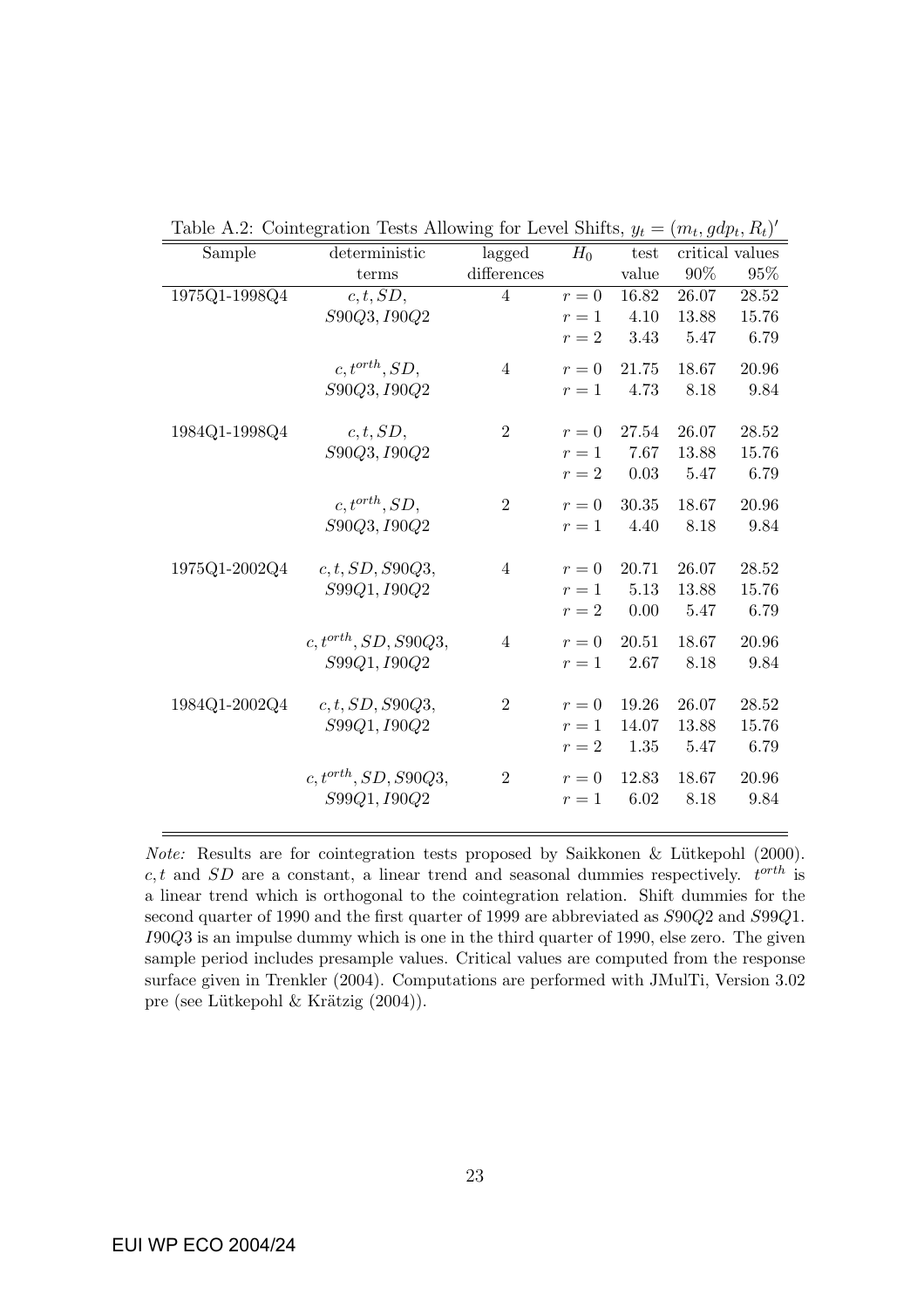|                   | lag            |       |       |            |                  |         |         |
|-------------------|----------------|-------|-------|------------|------------------|---------|---------|
| sample period     | order          | LM(2) | Q(20) | $LJB^{DH}$ | LJB <sup>L</sup> | ARCH(1) | ARCH(2) |
| $1975Q1 - 1998Q4$ | $\overline{4}$ | 0.53  | 0.61  | 0.89       | 0.78             | 0.43    | 0.90    |
| $1984Q1 - 1998Q4$ | 4              | 0.10  | 0.04  | 0.85       | 0.80             | 0.33    | 0.05    |
| $1984Q1 - 1998Q4$ | $\overline{2}$ | 0.06  | 0.15  | 0.92       | 0.90             | 0.15    | 0.77    |
| $1975Q1 - 2002Q4$ | -4             | 0.32  | 0.10  | 0.77       | 0.82             | 0.03    | 0.38    |
| $1984Q1 - 2002Q4$ | $\overline{4}$ | 0.00  | 0.00  | 0.99       | 0.98             | 0.18    | 0.09    |
| $1984Q1 - 2002Q4$ | -2             | 0.00  | 0.03  | 0.95       | 0.95             | 0.04    | 0.27    |

Table A.3: p-values of Diagnostic Tests for Models Estimated by ML

*Note:* LM(2) is an LM test for second order autocorrelation,  $Q(20)$  denotes an adjusted portmanteau test involving 20 autocorrelation matrices. Two versions of multivariate Lomnicki-Jarque-Bera tests for nonnormality as described by Doornik & Hansen (1994) (LJB<sup>DH</sup>) and Lütkepohl (1991)  $(LJB<sup>L</sup>)$  and multivariate first and second order ARCH tests (ARCH(1) and ARCH(2), respectively) are considered. All the tests are described in more detail in Lütkepohl (2004). Computations are performed with JMulTi, Version 3.02 pre (see Lütkepohl  $\&$  Krätzig (2004)).



Figure A.1: Results from single equation and system breakpoint  $(Ndn)$  and forecast  $(Nup)$ Chow-tests for VECM with 4 lagged differences. Sample period 1975Q1-2002Q2. Computations performed with PcGive 10.3 (see Doornik & Hendry (2001) for details).